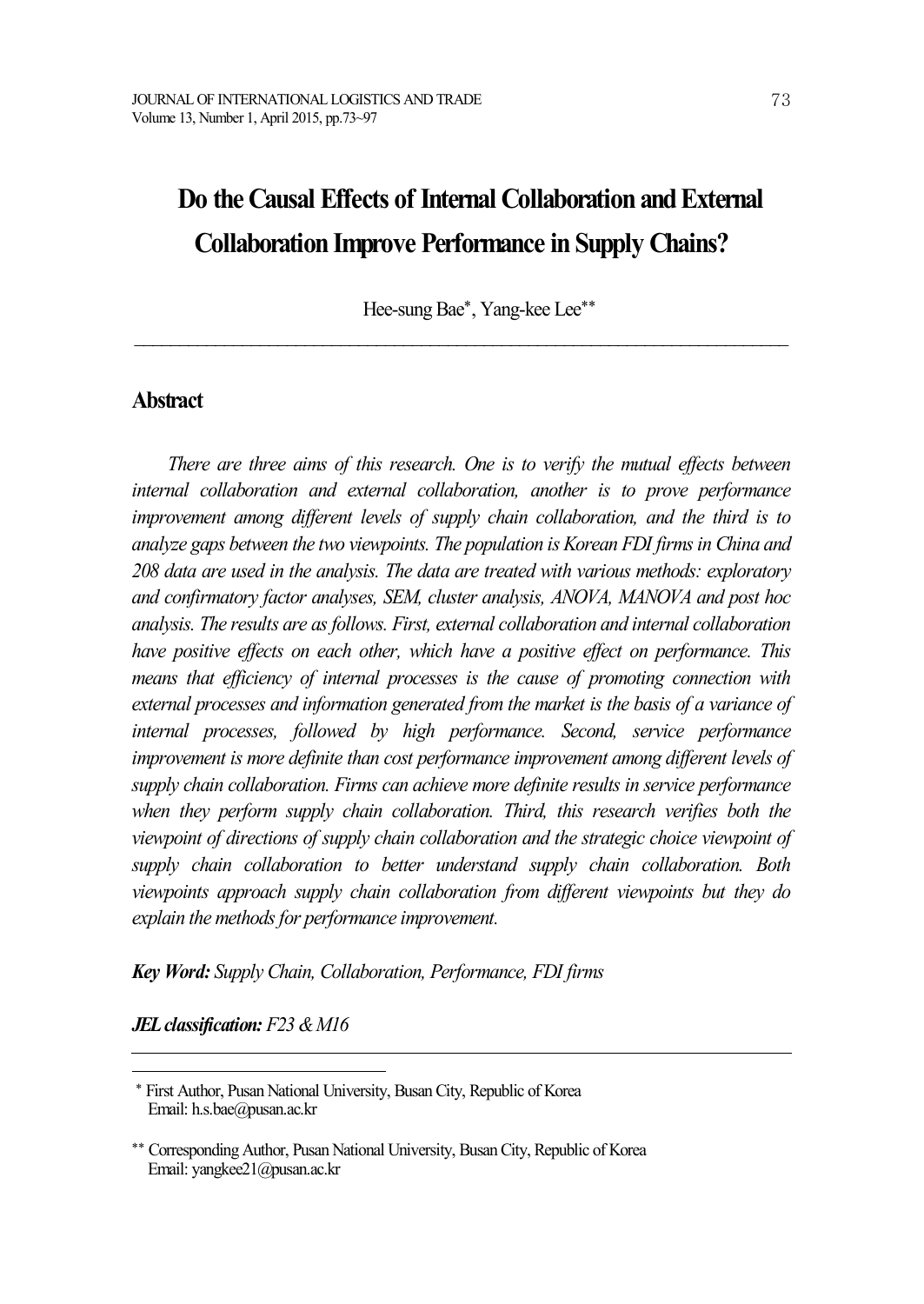# **1. Introduction**

Supply chain collaboration (SCC) is an important strategic consideration for foreign direct investment (FDI) firms, which need to effectively manage the globalization of the value chains of manufacturing firms. Traditional FDI theory focuses on explaining multinational enterprises' FDI motives in terms of resource-seeking, market-seeking and efficiency-seeking (Buckley and Casson, 1976; Hennart, 1982; Rugman, 1981). The FDI theory also explains the entry modes into the foreign market and the strategic behavior of FDI firms. However, these explanations have limitations because they are not able to explain how FDI firms manage their SCC after entering the foreign market.

Fromthe viewpoint of FDI, China is not to be overlooked because they are the world's factory. For this reason, many firms have performed FDI into China, and, equally so, many Korean firms have carried out FDI in China. Korean firms have invested US\$31.6 billion and about 21,400 firms have set themselves up in China as at the end of 2010 (US\$2.2 billion and about 650 firms in 2010) (Korea Export and Import Bank, 2011). International business studies show that China plays an important role for the success of FDI firms, which allows them to procure low costs of components, save production costs and extend their market. Like other FDI firms, Korean FDI firms in China have to structure a whole new value creation network. Among others, prior literature has suggested that SCC could create value and superior performance in a supply chain and perhaps also in such as a newly created supply network. In particular, FDI firms could analyze SCC strategies in order to maximize the potential of the FDI venture. While the consideration of FDI firms into the research on SCC is rather new, there are still many unanswered questions.

The prior research on SCC and its performance can be divided into three perspectives: internal collaboration (IC) (Gimenez and Ventura, 2005; Daugherty et al., 2009), external collaboration (EC) (Bagchi et al., 2005; Chen et al., 2009) and SCC as a whole (Bae, 2014; Boon-itt and Wong, 2011a, b; Iyer, 2011). Most studies verify that these collaboration constructs have a positive effect on performance. In addition, IC is found to have a positive effect on EC (Gimenez, 2006; Chen et al., 2009) and vice versa (Bae, 2012; Stank et al., 2001). This is based on the work of Stevens (1989) and is explained as the viewpoint of the flow of SCC. On the other hand, some researchers insisted that different levels of SCC have different performance (Frohlich and Westbrook, 2001; Flynn et al., 2010; Schoenherr and Swink, 2012). In other words, this means that there is performance improvement among different levels of SCC (Bae, 2012). This can be explained asthe strategic choice viewpoint of SCC at the present time. These contrary viewpoints remain an unresolved research gap.

From the above viewpoints, prior research has three limitations. First, the relationship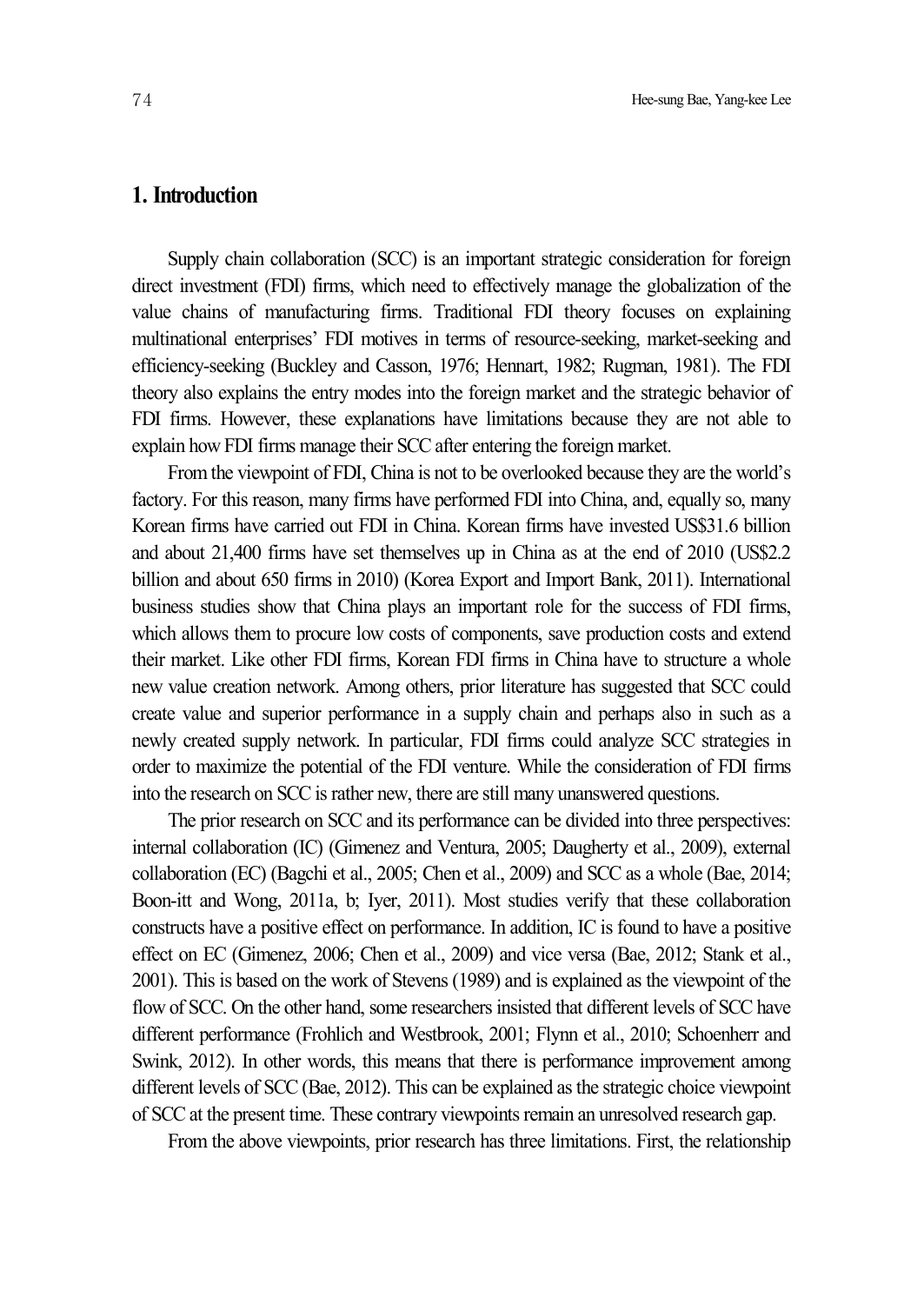between IC and EC is indefinite. Some researchers have verified that IC has a positive influence on EC (Braunscheidel and Suresh, 2009; Chen et al., 2009; Gimenez and Ventura, 2005; Gimenez, 2006; Schoenherr and Swink, 2012). On the other hand, others have proved that EC has a positive influence on IC (Bae, 2012; Gimenez and Ventura, 2005; Salvador et al., 2001; Stank et al., 2001). In addition, there is another research which did not find any effect (Gimenez and Ventura, 2005; Gimenez, 2006). Therefore, this research needs to ascertain the mutual effect between IC and EC and the effect of them on performance. Second, research on performance improvement among different levels of SCC was analyzed from various viewpoints. However, prior research has limitations such as complexity in the contents of SCC (Bae, 2014; Flynn et al., 2010; Frohlich and Westbrook, 2001; Morash and Clinton, 1998; Schoenherr and Swink, 2012; Thun, 2010) and the unclear effect of SCC on performance (Narasimhan and Kim, 2001, 2002; Stock et al., 2000). In this regard, this research needs to ascertain performance improvement among different levels of SCC. Third, almost prior research has been performed in the perspective of development stages of SCC (Stevens, 1989; Schoenherr and Swink, 2012). It has a precondition that SCC is developed from IC to EC. However, this research explains two different viewpoints; that is, one is the viewpoint on directions of SCC and the other is the strategic choice viewpoint on levels of SCC. For this reason, the analyses on the two viewpoints can help to better understand SCC. Therefore, this research will verify the directions of SCC and performance improvement among different levels of SCC from the viewpoint of Korean FDI firms in China.

# **2. Literature Review**

# *2.1 The Ef ect of ECon IC*

The relationship between IC and EC can be explained by contingency theory and information processing theory. The former means that firms can minimize the effect of environment on performance through changing internal environment caused by variation of external environment and, from the viewpoint, suppliers and customers are regarded as external environment and have an effect on performance (Flynn et al., 2010). In addition, the latter explains that environment reflects all factors to exist outside of firms and the market can be treated as a part of environment. Information acquired from the market is learned by managers, disseminated to all departments and applied to firms through proper processing. As a result, firms improve processes and solve problems, followed by improved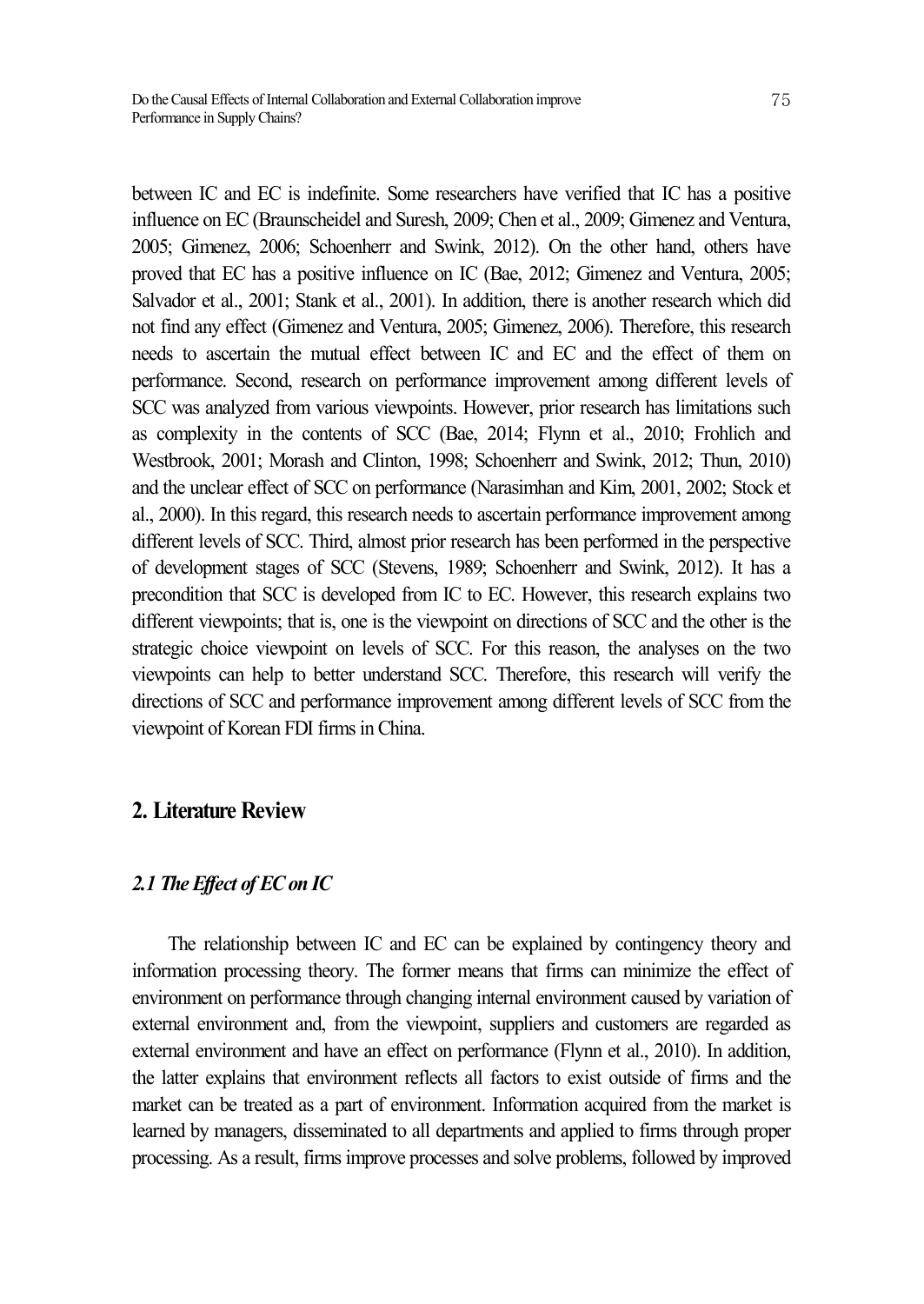performance (Tuggle and Gerwin, 1980). From the viewpoints, EC is the basis of IC. Prior research has verified that EC has a positive effect on IC (Gimenez and Ventura, 2005; Salvador et al., 2001; Stank et al., 2001).

External environment is the root of information and firms grasp customer needs through information collected from environment and change internal processes to achieve the needs. This is similar with the flow of information which comes from market orientation (Kohli and Jaworski, 1990). Information generated from customers leads to a variation of internal processes and firms can structure collaborative supply chains because the information is shared with suppliers. The supply chain processes are connected with high performance. Stank et al. (2001) insisted that information generated from the exterior is the cause of efficient processes because it is put in the interior. This stresses the importance of the flow of information as well as the importance of external information. Firms collaborate with customers and suppliers to acquire information and, as a result, acquired information is shared with all departments. In addition, variation of processes has a positive effect on cost saving because of removing overlaps and inefficiencies existing in the processes. All departments can recognize customer needs through information sharing and this is connected with high customer service. This can be explained by fit as mediation of Venkatraman (1989). This means that IC mediates the relationship between EC and performance. Therefore, this research proposes a hypothesis as follows.

<H. 1> Customer collaboration (H. 1a) and supplier collaboration (H. 1b) have a positive effect on internal collaboration, which has a positive effect on cost performance (H. 1c) and service performance (H. 1d).

### *2.2 The Ef ect ofIConEC*

From the viewpoint of information processing theory, improved internal processes are the cause of construction of effective relationships with suppliers and customers. If each firm has standardized information processing capability, they better share information and, consequently, enjoy high performance through the relationships. Similarly, from the viewpoint of resource-based theory, IC is regarded as an internal resource of firms. The resource has four characteristics such as usefulness, rareness, imperfect imitation and non-substitution (Barney, 1991). IC can be a core competence because of characters such as difficulty of imitation by competitors and leverage to the other business units. This competence is combined with the competence of partners like suppliers and customers through SCC and this is connected with high performance. In this regard, IC is the basis of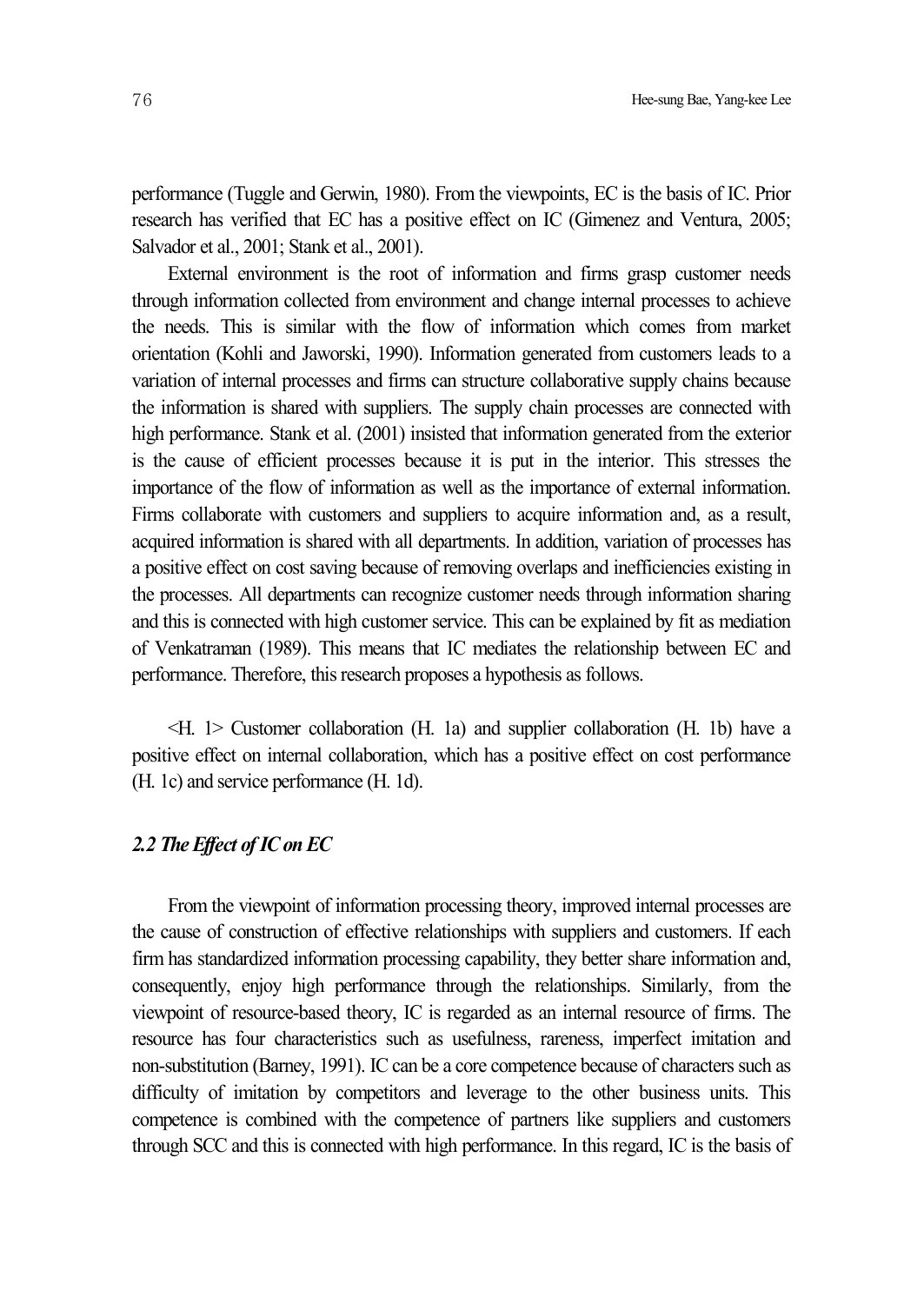EC. Prior research has proved that IC has a positive effect on EC (Braunscheidel and Suresh, 2009; Chen et al., 2009; Gimenez and Ventura, 2005; Gimenez, 2006; Schoenherr and Swink, 2012).

Efficient internal processes enhance the capability to respond to information and opportunities generated from the exterior. From the viewpoint of knowledge management, the capability is shared with partners and this is connected with high performance. From the viewpoint of manufacturing firms, the construction of standardized processes enhances standardization of works among customers and suppliers and costs are saved by the standardization. In addition, they can provide partners with useful information through efficient information sharing. They structure efficient internal processes to accord with customer requirements through sharing customer information with all departments first, and then they can make efficient supply chain processes to achieve customer needs through sharing the information with suppliers. Therefore, firms can achieve whole efficiency if they make efficient internal processes first and then connect the processes with partners who possess efficient internal processes. Firms which have the efficient supply chains can achieve high performance through improving service and saving costs. This can be explained by fit as mediation of Venkatraman (1989). This means that EC mediates the relationship between IC and performance. Therefore, this research proposes a hypothesis as follows.

<H. 2> Internal collaboration has a positive effect on customer collaboration (H. 2a) and supplier collaboration (H. 2b), which have a positive effect on cost performance (H. 2c) and service performance (H. 2d).

### *2.3 Cost Performance Improvement among Dif erent Levels of SCC*

SCC starts from IC and develops to EC (Stevens, 1989). However, the relationship between IC and EC is still controversial. Some researchers have found that IC has a positive influence on EC (Braunscheidel and Suresh, 2009; Chen et al., 2009: Gimenez, 2006; Schoenherr and Swink, 2012) and others have verified that EC has a positive influence on IC (Bae, 2012; Salvador et al., 2001; Stank et al., 2001). In addition, there is research which ascertained the positive effect of interaction between IC and EC on performance (Boon-itt and Wong, 2011b; Droge et al., 2004; Germain and Iyer, 2006) and research which confirmed the positive effect of interaction between customer collaboration and supplier collaboration on performance (Danese and Romano, 2011; Flynn et al., 2010). The flow of the research explains the relationship between IC and EC.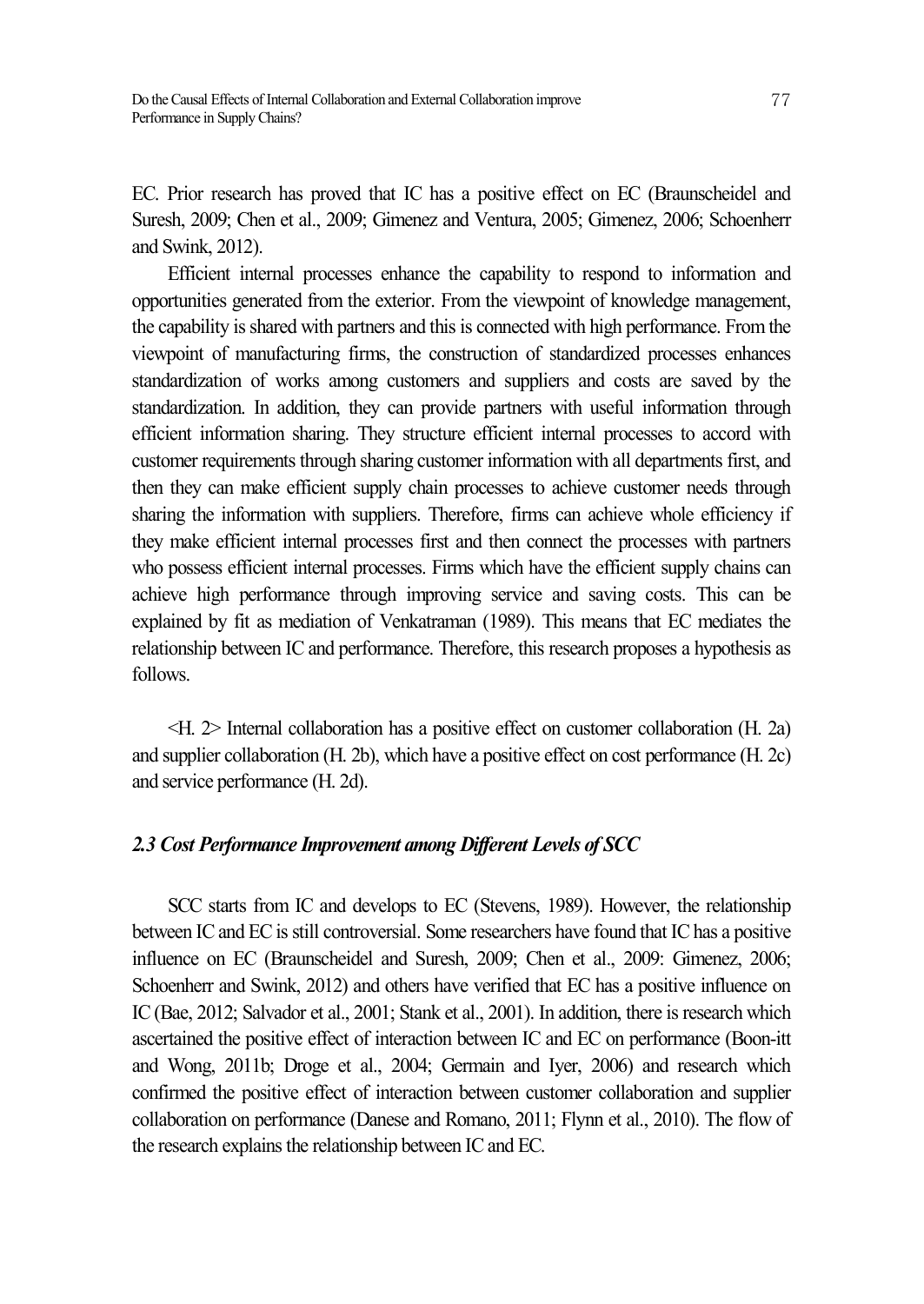The major perspective on SCC which has been shown in prior research is that firms achieve IC and perform EC on the basis of the IC. Gimenez (2006) insisted that external integration is a phenomenon shown as a result of IC and, in this regard, firms should achieve IC first to enhance EC. The relationship between IC and EC can be explained by information processing theory. Managers grasp customer needs through learning information about the exterior and improve internal processes to fit the information. Improved internal processes are the cause of performing effective collaboration with suppliers and customers. As a result, firms achieve efficiency in internal processes and effectiveness in external processes, followed by superior performance. The perspective of the flow on development stages of SCC approaches IC and EC to the concept of sequence. However, from the viewpoint of strategic choice theory, firms can choose IC, EC or SCC on the basis of managers' cognition of environment, position in the market, present processes and internal resources. The choice of firms on levels of SCC from the strategic viewpoint is directly connected with performance outcomes. In particular, firms ascertain their level of SCC at the present time and, as a result, they can find developing possibility of their level of SCC for performance improvement. This viewpoint can be explained by strategic choice theory.

Prior research confirmed gaps in performance among different levels of SCC. Daugherty et al. (1996) proved that integrated firms have better performance such as improved customer service, quality improvements, productivity improvements, reduced costs, improved strategic focus and cycle time reductions compared with non-integrated firms. Flynn et al. (2010) verified that there is a gap in organizational performance and business performance among supply chain integration patterns. These results explain that the larger the supply chain integration strength, the better the organizational performance and business performance. This means that if firms achieve SCC from the viewpoint of IC and EC, they can create superior performance. In addition, Frohlich and Westbrook (2001) have confirmed that supplier and customer integration has the highest performance improvement and this also explains that the higher the integration, the higher the performance. These results support that a strategic choice of firms on different levels of SCC is the cause of gaps in performance.

It is important to achieve EC by connecting with suppliers and customers as well as achieving IC within a firm. SCC is thought to begin with an internal aspect of a firm, and then developed into the relationships between partners and, finally, along these stages contribute more to service effectiveness and cost efficiency. For this reason, different levels of SCC for FDI firms can be explained by two elements: one isto structure internal systems through IC and the other is to build up relationships with supply chain partners through EC, which connects inter-firm systems. Firms, through SCC, attain cost advantages such as cost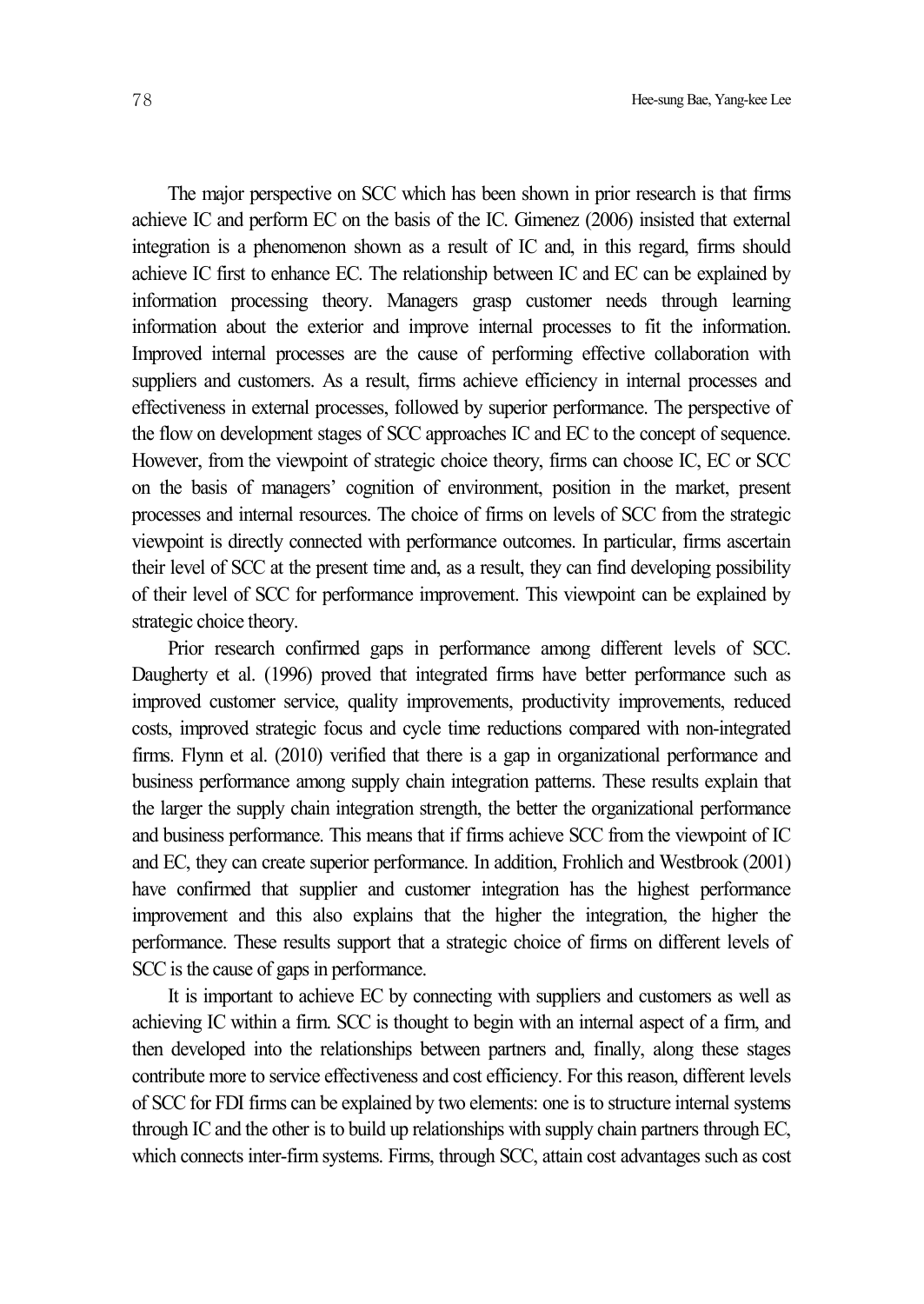savings following the efficient use of resources, lower waste by reducing overlaps of resources, proper replacement of resources and improved efficiency of processes. The results of prior research support this explanation. Researchers confirmed that the higher the level of SCC, the higher the cost performance (Daugherty et al., 1996; Flynn et al., 2010; Kim, 2006). Therefore, this research proposes a hypothesis as follows.

<H.3> FDI firms with higher levels of supply chain collaboration (internal and external collaboration) achieve better cost performance than FDI firms with lower levels of supply chain collaboration.

#### *2.4 Service Performance Improvement among Dif erent Levels of SCC*

The theoretical relationship between levels of SCC and performance was already explained in H.3 as above. The relationship between different levels of SCC and service performance is as follows. SCC should include decision-making among firms and joint responsibility as the result of the process of decision-making between supply chain partners. Managers should make an effort to forma collaborative spirit among supply chain partners as well as departments by making a cooperative effort in common activities and they should achieve joint goals through SCC. If they make consistency between the goals of a department or a firm and supply chain goals, they can achieve overall goals by adjusting inefficient processes, and thus adding value to the supply chain process (Stank et al., 2001). In addition, firms which collaborate with customers are more likely to provide high quality services because of the ability of the collaborative efforts, which help to attain joint goals, and to support information sharing for rapid and accurate responses to customer needs. Thus, these firms can provide service differentiation compared with competitors in the market. Some prior studies found that firms enjoy high service performance when they attain a high level of SCC (Daugherty et al., 1996; Kannan and Tan, 2010; Saeed et al., 2011; Thun, 2010). These results reflect service performance improvement vary according to the levels of SCC. Therefore, this research suggests a hypothesis as follows.

<H.4> FDI firms with higher levels of supply chain collaboration (internal and external collaboration) achieve better service performance than FDI firms with lower levels of supply chain collaboration.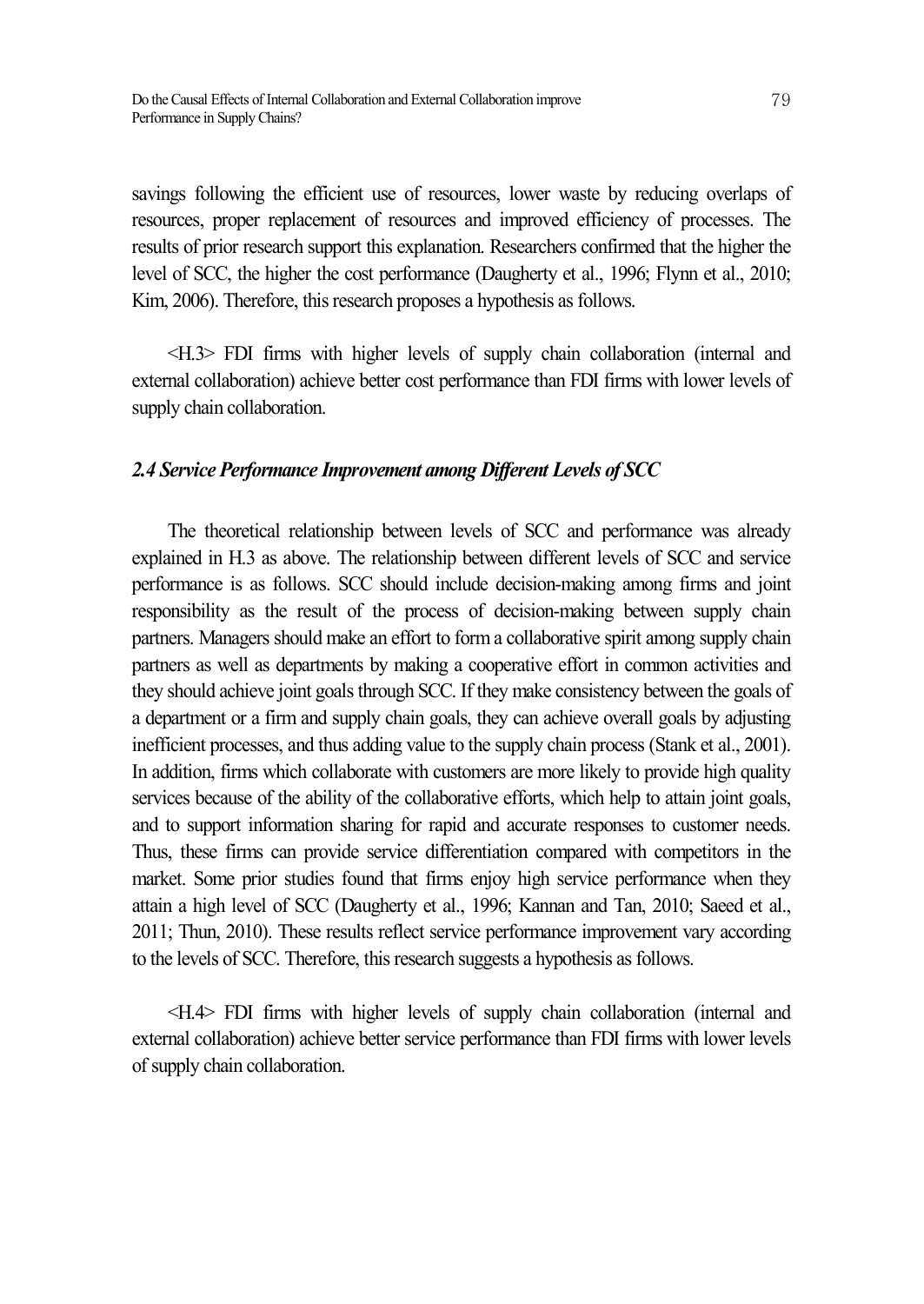## **3. Research Methods**

### *3.1 Definitions of Variables*

SCC can be defined as working together among departments within a firm, understanding each other's different viewpoints, sharing resources and information and achieving common goals in supply chains (Kahn and Mentzer, 1998). IC can be defined as processes of cooperation and interaction for maintenance of the close relationship between departments. On the other hand, EC can be also defined as the operational cooperation and interaction of the relationships between firms in supply chain contexts, which can be classified into supplier collaboration and customer collaboration (Ellinger et al., 2000; Kahn and Mentzer, 1998; Mollenkopf et al., 2000). Supplier collaboration means structuring collaborative relationships with core suppliers for stock management and stable supply of raw materials and parts and customer collaboration means understanding the needs of core customers and response to the understanding (Thun, 2010). Customer collaboration is measured as close contact with customers concerned with goods and services (SCC 1), rapidness of order processes (SCC 2), a high level of information sharing with customers (SCC 3), smooth communication with customers concerned with goods and services (SCC 4) and supplying goods and services to respond to customer needs (SCC 5). Supplier collaboration is measured as an exchange of harmonized information with suppliers (SCC 6), participation of suppliers in inventory control (SCC 7), use of quick response (SCC 8), a degree of network integration with suppliers for stable purchase (SCC 9) and a degree of receiving stable goods and services from suppliers (SCC 10). IC is measured as the possibility of real time checking of data concerned with goods and services (SCC 11), sharing information among departments (SCC 12), a degree of integrated inventory control (SCC 13), the possibility of real time checking on total stock (SCC14) and a high level of information integration in production processes (SCC 15). All items are measured as perceptions on a seven Likert scale.

Operational performance can be measured in terms of efficiency and effectiveness. The former is a degree of economically using internal resources of firms and the latter means a degree of achieving the goals of firms (Chow et al., 1995). In this regard, operational performance is measured as cost performance from the viewpoint of efficiency and service performance from the viewpoint of effectiveness in this research (Brewer and Speh, 2000). Cost performance is measured as a degree of saving of labor costs following reduction and re-disposition of workers (CP 1), a degree of cost saving concerned with decreasing stock (CP 2), a degree of cost saving concerned with stock management (CP 3),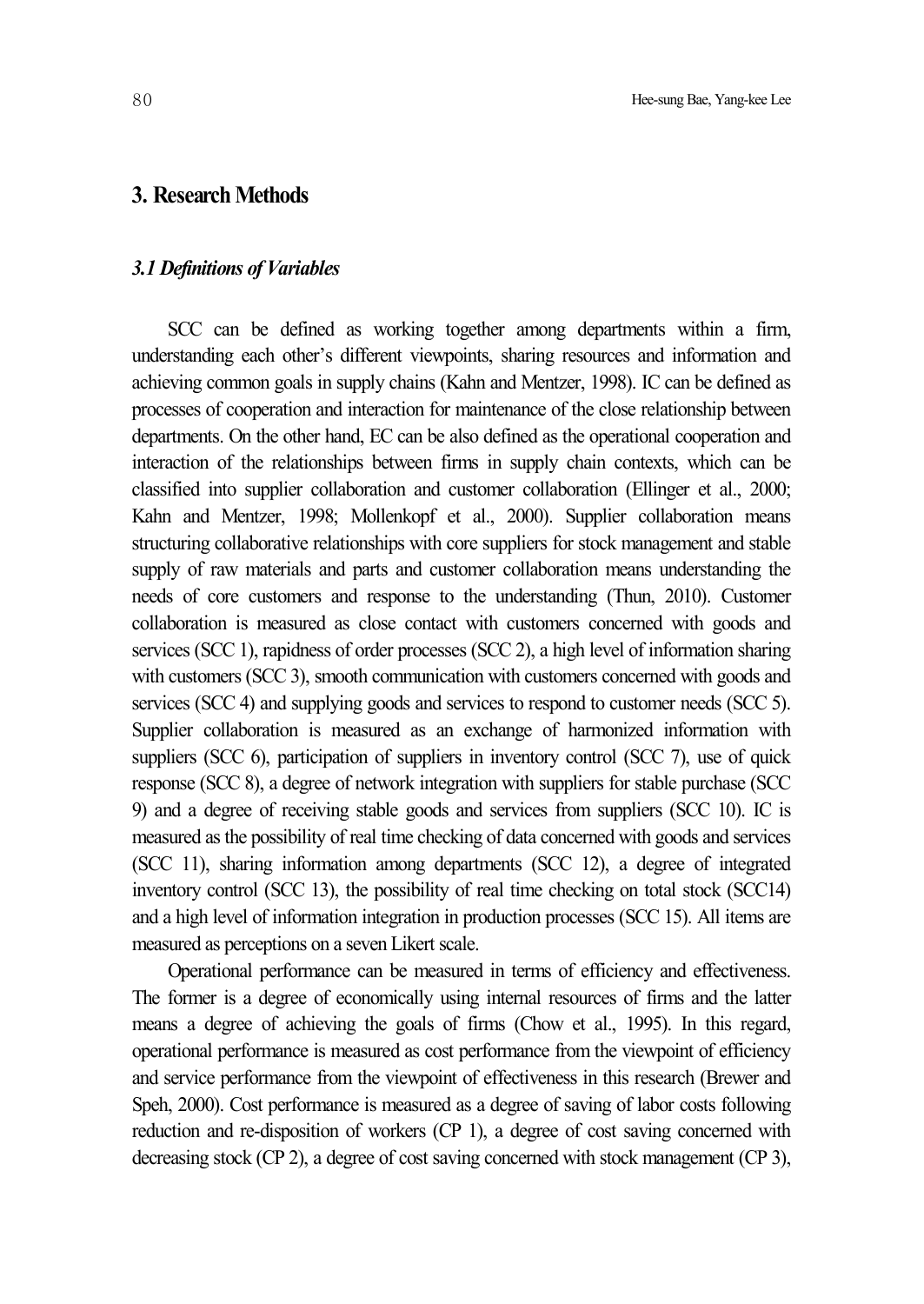a degree of cost saving concerned with order management (CP 4) and a degree of cost saving concerned with contact with partners (CP 5). Service performance is measured as a degree of increased flexibility of operations through cooperation with partners (SP 6), ability to fulfill special requirements of customers (SP 7), ability to supply estimated quantity on time (SP 8), ability to provide customers with value added service (SP 9) and ability to cooperatively overcome any problems with partners if they occur (SP 10). All items are measured as perceptions on a seven Likert scale.

#### *3.2 Data Collection and Analytical Methods*

The population of this research is Korean FDI firms in China because many Korean firms have carried out direct investment in China. Many Korean FDI firms are manufacturing in China and selling products produced from there to the world market. Therefore, it is important to ascertain whether the Korean FDI firms in China carry out SCC, which is regarded as reflecting very well the goals of this research. Sample frame means a membership list to stand for a population which is the object of this research. In this research, the sample frame can be shown by a Chinese membership list of Korea International Trade Association. They are selected for two reasons: one is that almost all Korean manufacturing firms in China are members of the association and the other is that service firms such as hotels, tourist agencies and personal service firms are not the object of this research. Random sampling was used in this research. A questionnaire was sent to staff of marketing departments or logistics departments of the sample firms because they perform the work concerned with supply chain management (SCM) in business practice and, in addition, they have a good deal of knowledge concerned with SCC. Almost all questionnaires were collected by personal visits and Korean students of Renmin University in China helped to collect data for the survey. Respondents were also allowed to answer the questionnaire using facsimile, telephone or email if they wanted to.

Various analytical methods are used to analyze collected data. First, reliability and validity are tested by Cronbach's alpha, correlation analysis, exploratory factor analysis and confirmatory factor analysis. If a Cronbach's alpha coefficient is over 0.6 and the average variance extracted (AVE) is over 0.5, there is no problem with reliability (Nunnally, 1978). In addition, if the AVE is larger than the squared correlation coefficients, there is no problemin discriminant validity. Correlation analysis has two aims: one is that independent variables explain dependent variables well if there are high correlation coefficients between the former and the latter and the other is that multicollinearity is doubted if there are high correlations between independent variables. Exploratory factor analysis is used to verify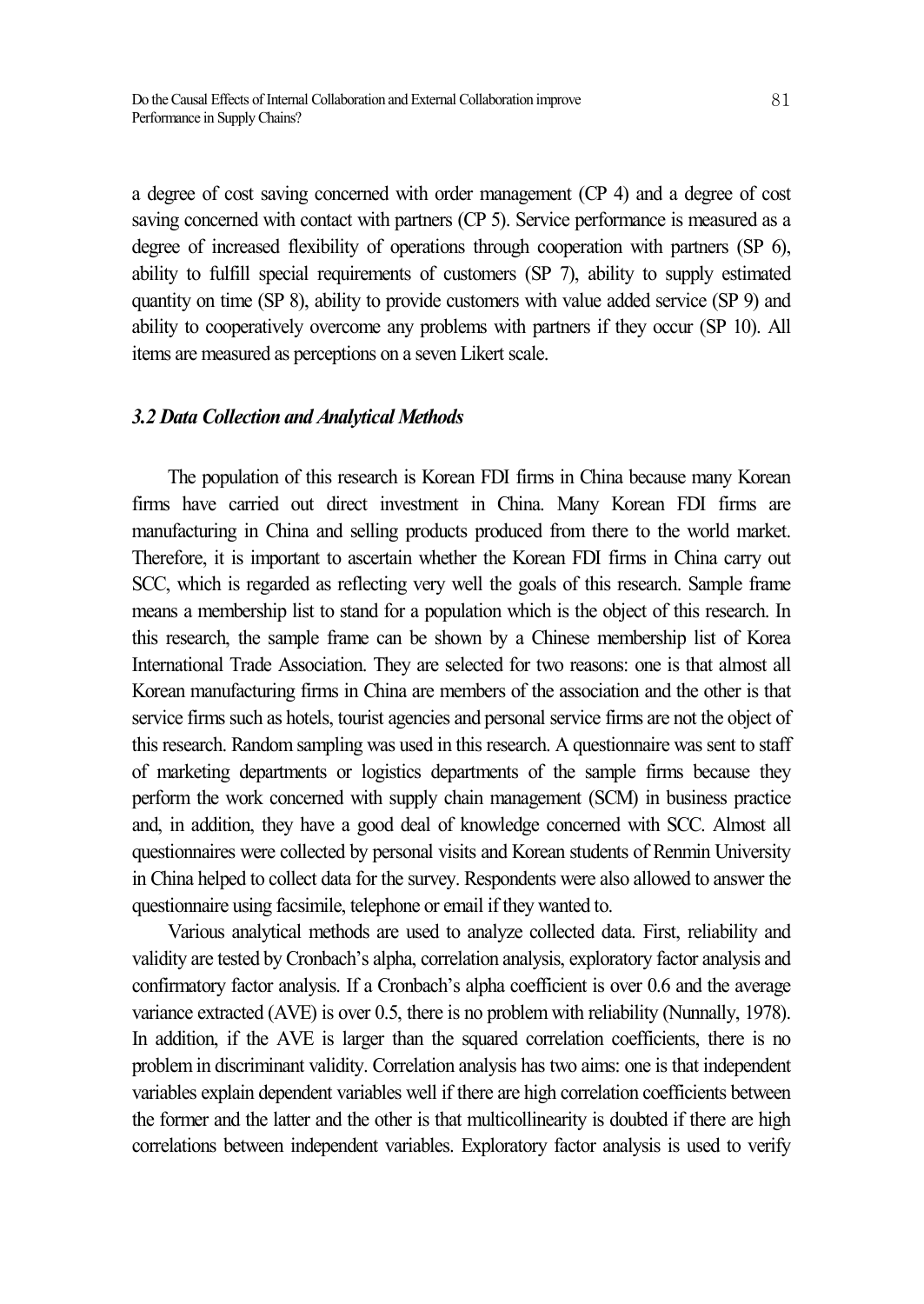whether measuring items explain the variable. There are three criteria: one is over 0.5 in a factor loading coefficient, another is factor cross loading, and the third is over 1.0 in eigenvalue. In addition, the criterion of Bartlett test is below 0.05 in p value and the criterion of KMO (Kaiser-Meyer-Olkin) is over 0.5. Confirmatory factor analysis is to ascertain fit of measuring items. The criteria are over 0.5 in the AVE, below 2.0 in Q (chi-square/degree of freedom), over 0.9 in GFI, AGFI and CFI and below 0.08 in RMSEA. Second, causal links between IC and EC are verified by analyzing structural equation modeling (SEM). SEM is useful to test causal links among variables. In particular, it can be usefully used in path analysis. One of the aims of this research is to prove whether IC has a positive effect on performance by way of EC and whether EC has a positive effect on performance by way of IC. Therefore, SEM is the most proper method. Third, performance improvement among different levels of SCC is verified by cluster analysis, analysis of variance (ANOVA), multivariate analysis of variance (MANOVA) and post hoc analysis. Cluster analysis is used in classifying levels of SCC on the basis of IC and EC. ANOVA is used in confirming independence among the classified clusters. MANOVA is used in proving gaps in performance among the clusters. However, the limitation of MANOVA is that the result does not show real gaps in performance among clusters. Therefore, post hoc

# **4. The Results of the Empirical Tests**

analysis using Scheffe test is used to verifying it.

### *4.1 General Characteristics of the RespondingFirms*

Before testing hypotheses, this research investigates general characteristics of the responding firms. The results are as follows.

| <b>Type of business</b>     | $n$ (%)  | Annual turnover (U\$ a million) | $n$ (%)   |
|-----------------------------|----------|---------------------------------|-----------|
| Chemistry/rubber            | 12(5.8)  | Below 1                         | 41(19.7)  |
| Electronics/electricity     | 48(23.1) | $1-5$                           | 78 (37.5) |
| Metal/nonmetal              | 51(24.5) | $5-10$                          | 15(7.2)   |
| Machine/transport/equipment | 14(6.7)  | 10-100                          | 24(11.5)  |
| Fiber/clothing/leather      | 50(24.0) | Over $100$                      | 6(2.9)    |
| Lumber/paper/furniture      | 8(3.8)   | No answer                       | 44(21.2)  |

#### **Table 1.**

|  | General Characteristics of the Responding Firms |  |  |  |  |  |
|--|-------------------------------------------------|--|--|--|--|--|
|--|-------------------------------------------------|--|--|--|--|--|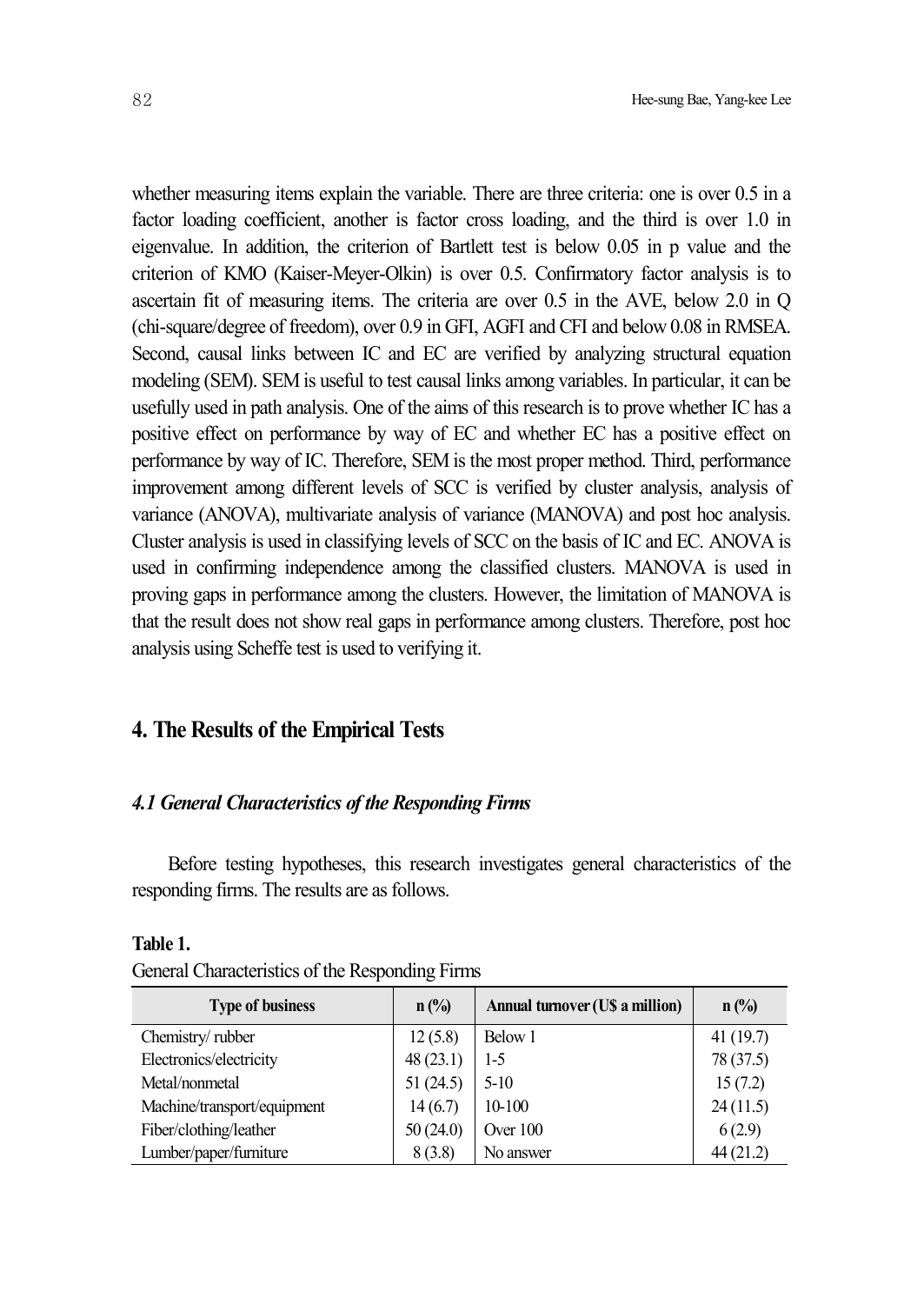| <b>Type of business</b> | $n$ (%)   | Annual turnover (US a million) | $n$ (%)         |
|-------------------------|-----------|--------------------------------|-----------------|
|                         |           | The number of employees        | $n\binom{0}{0}$ |
| Food/beverage           | 12(5.8)   | Below 100                      | 85 (40.9)       |
| <b>Others</b>           | 8(3.8)    | 100-500                        | 68(32.7)        |
| No answer               | 5(2.4)    | Over $500$                     | 37(17.8)        |
|                         |           | No answer                      | 18(8.6)         |
| Total                   | 208 (100) |                                |                 |

As shown in <Table 1>, metal and nonmetal have the largest number of firms which is 51 (24.5%) and lumber, paper and furniture have the smallest firms which is 8 (3.8%). Responding firms are variously distributed in the types of business and this means that sample firms are not biased. Annual turnover of responding firms shows that there are 119 firms (57.2%) below U\$ 5 million and this means that many Korean FDI firms in China are small and medium size enterprises (SMEs). Similarly, the number of employees also explains that 85 firms (40.9%) are below 100 and this also means that they are SEMs.

# *4.2 Reliability and Validity Tests*

Before testing hypotheses, this research proves reliability and validity on collected data. The results are as follows.

## **Table 2.**

|                   |               | <b>EFA</b> results      | <b>CFA</b> results |            |                 |                    |  |
|-------------------|---------------|-------------------------|--------------------|------------|-----------------|--------------------|--|
| <b>Items</b>      | <b>Factor</b> | Validity &              | <b>Factor</b>      | <b>AVE</b> | <b>Critical</b> | <b>Goodness of</b> |  |
|                   | loading       | reliability             | loading            |            | ratio           | fit                |  |
| SCC <sub>1</sub>  | 0.747         |                         | 0.636              |            | $9490***$       |                    |  |
| SCC2              | 0.677         | $C = 0.881$             | 0.730              |            | $11.075***$     | Chi-square         |  |
| SCC <sub>3</sub>  | 0.823         | $E = 3.848$             | 0.851              | 0.602      | $13.300***$     | $=97.538$          |  |
| SCC4              | 0.813         | $\frac{0}{0}V = 25.654$ | 0.854              |            | 13.425***       | $(p=0.000)$        |  |
| SCC <sub>5</sub>  | 0.742         |                         | 0.786              |            |                 | $df = 56$          |  |
| SCC <sub>7</sub>  | 0.740         | $C = 0.866$             | 0.610              |            | $9.553***$      | $Q=1.742$          |  |
| SCC <sub>8</sub>  | 0.665         | $E = 3.006$             | 0.834              | 0.628      | 15.087***       | GFI=0.939          |  |
| SCC9              | 0.759         |                         | 0.832              |            | $15.028***$     | $AGFI=0.886$       |  |
| SCC <sub>10</sub> | 0.750         | $\%V = 20.037$          | 0.868              |            |                 | CFI=0.978          |  |
| SCC <sub>11</sub> | 0.620         | $C = 0.891$             | 0.695              |            | $10.030***$     | $RMSEA=0.0$        |  |
| SCC <sub>12</sub> | 0.753         | $E = 3.717$             | 0.819              | 0.621      | 12.565***       | 60                 |  |
| SCC <sub>13</sub> | 0.842         | $\frac{0}{0}V = 24.780$ | 0.829              |            | 12.746***       |                    |  |

Factor Analysis Results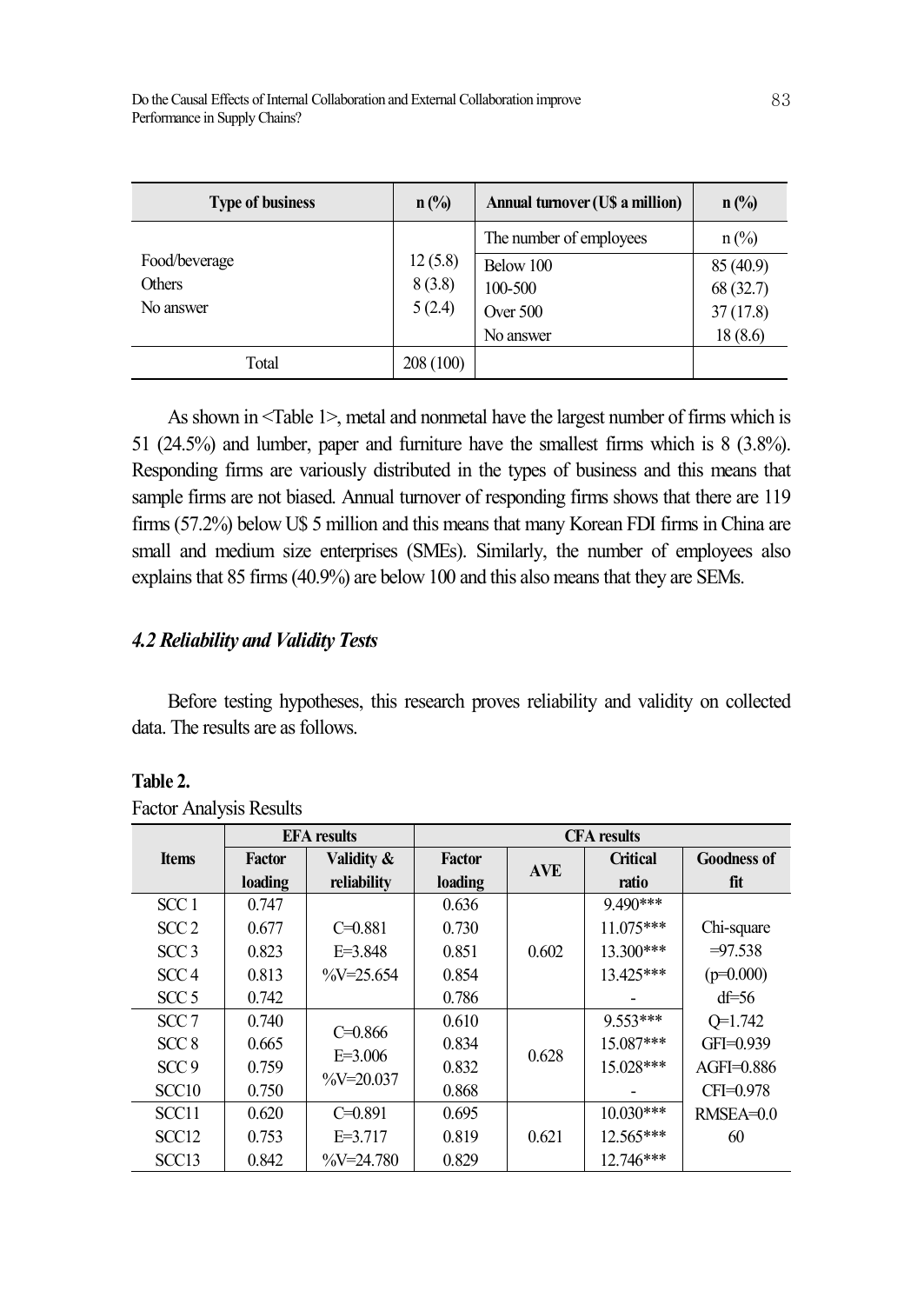|                   |                          | <b>EFA</b> results        | <b>CFA</b> results       |            |                          |                           |  |
|-------------------|--------------------------|---------------------------|--------------------------|------------|--------------------------|---------------------------|--|
| <b>Items</b>      | <b>Factor</b><br>loading | Validity &<br>reliability | <b>Factor</b><br>loading | <b>AVE</b> | <b>Critical</b><br>ratio | <b>Goodness of</b><br>fit |  |
| SCC <sub>14</sub> | 0.828                    |                           | 0.791                    |            | $11.611***$              |                           |  |
| SCC <sub>15</sub> | 0.816                    |                           | 0.800                    |            |                          |                           |  |
| CP <sub>1</sub>   | 0.788                    |                           | 0.747                    |            | 8.648***                 | Chi-square                |  |
| CP <sub>2</sub>   | 0.858                    | $C = 0.886$               | 0.891                    |            | $9.123***$               | $= 37.377$                |  |
| CP <sub>3</sub>   | 0.843                    | $E = 3.420$               | 0.861                    | 0.636      | 9.284***                 | $(p=0.021)$               |  |
| CP <sub>4</sub>   | 0.705                    | $\frac{0}{0}V = 34.197$   | 0.733                    |            | 10.586***                | $df=22$                   |  |
| CP <sub>5</sub>   | 0.669                    |                           | 0.609                    |            |                          | $Q=1.699$                 |  |
| SP <sub>1</sub>   | 0.616                    |                           | 0.642                    |            | 10.314***                | $GFI = 0.965$             |  |
| SP <sub>2</sub>   | 0.811                    | $C = 0.888$               | 0.791                    |            | 13.792***                | $AGFI=0.914$              |  |
| SP <sub>3</sub>   | 0.838                    | $E = 3.549$               | 0.818                    | 0.612      | 14.473***                | $CFI = 0.988$             |  |
| SP <sub>4</sub>   | 0.773                    | $\frac{0}{0}V = 35.485$   | 0.779                    |            | 13.255***                | $RMSEA=0.0$               |  |
| SP <sub>5</sub>   | 0.858                    |                           | 0.864                    |            |                          | 58                        |  |

Notes) \*\*\*:  $p < 0.01$ , C=Cronbach's alpha; E=Eigenvalue; %V=percentage of variance explained; df=degree of freedom; Q=chi-square/degree of freedom; GFI=Good of fit index; AGFI=Adjusted GFI: CFI=Comparativefit index; RMSEA=Root mean square error of approximation

As shown in <Table 2>, there are no problems in exploratory factor analysis results but SCC 6 is removed because it is included in customer collaboration (factor cross loading). Concerned with SCC, KMO is 0.901 and the result of Bartlett test has no problem  $(\text{chi-square}=2148.393, df=105 and p=0.000)$  and similarly, the result of performance is no problem because the result of Bartlett test shows chi-square=1344.418, df=45 and p=0.000 and KMO is also 0.866. The other results also show no problems. For this reason, there is no problem in exploratory factor analysis of collected data. In addition, on the basis of the result of confirmatory factor analysis, there is no problemwith collected data. The results of critical ratio are over 1.96 and the AVE and goodness of fit have no problems. This means that the data has convergent validity. Discriminant validity can be tested by comparison of the AVE with squared correlation coefficients.

| variables | average | S.D.  | $\bf CC$              | <b>SC</b>             | IC    | $\bf CP$ | <b>SP</b> |
|-----------|---------|-------|-----------------------|-----------------------|-------|----------|-----------|
| CC        | 4.064   | 1.276 | 1.000                 |                       |       |          |           |
| <b>SC</b> | 3.960   | 1.414 | $0.662***$<br>(0.438) | 1.000                 |       |          |           |
| IC        | 4.009   | 1.289 | $0.521***$<br>(0.271) | $0.626***$<br>(0.392) | 1.000 |          |           |

| Table 3. |                                    |  |
|----------|------------------------------------|--|
|          | The Result of Correlation Analysis |  |

**Table 3.**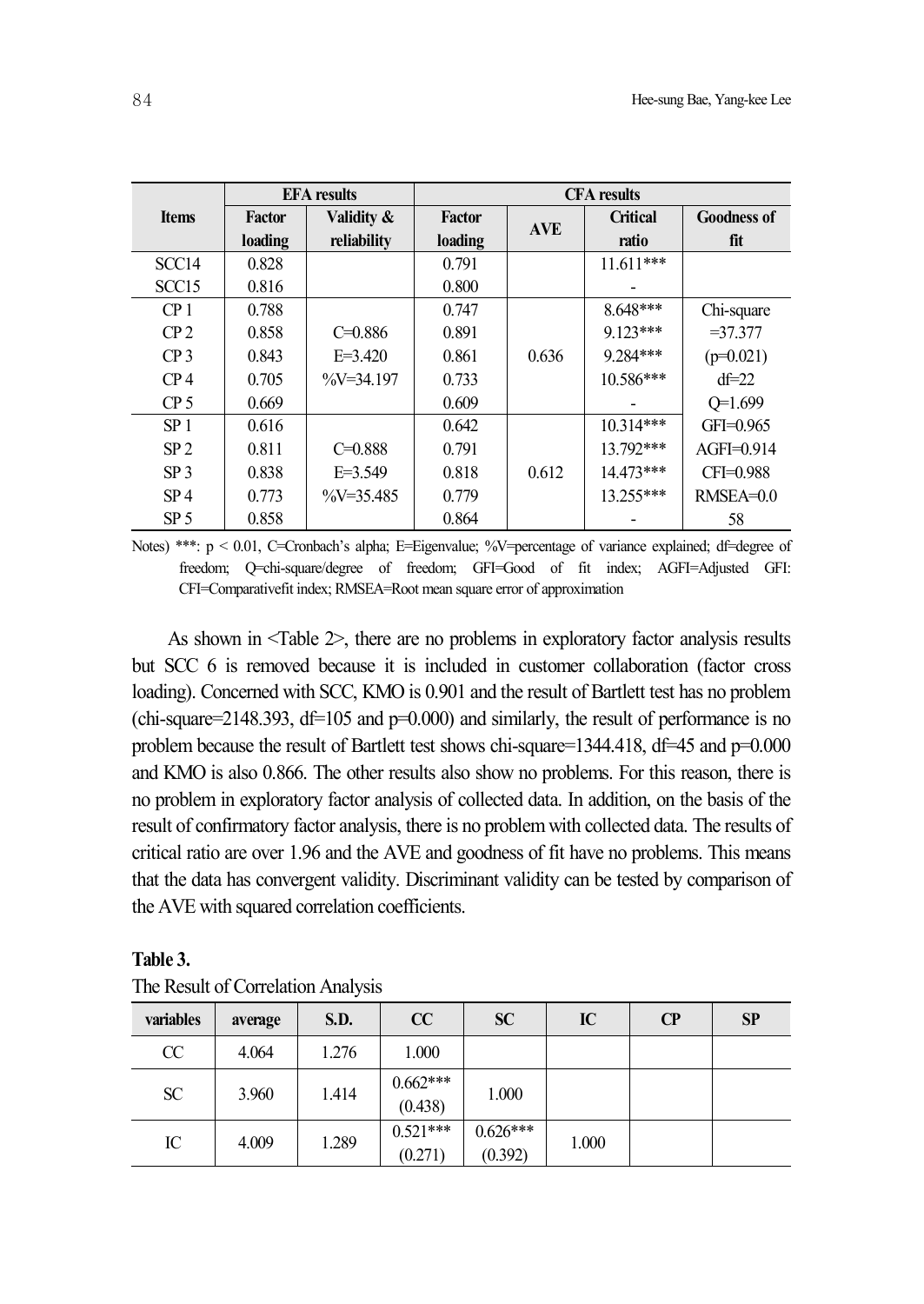| variables | average | S.D.  | CC                    | <b>SC</b>             | IC                    | $\bf CP$              | SP    |
|-----------|---------|-------|-----------------------|-----------------------|-----------------------|-----------------------|-------|
| СP        | 4.089   | 1.153 | $0.360***$<br>(0.130) | $0.293***$<br>(0.086) | $0.443***$<br>(0.196) | 1.000                 |       |
| SP        | 4.264   | 1.156 | $0.594***$<br>(0.353) | $0.592***$<br>(0.350) | $0.595***$<br>(0.354) | $0.636***$<br>(0.404) | 1.000 |

Notes) \*\*\*: P < 0.01; CC=customer collaboration; SC=supplier collaboration; IC=internal collaboration; CP=cost performance; SP=service performance; S.D.=standard deviation

As shown in <Table 3>, all squared correlation coefficients are below 0.5 and this means that there is no problemin discriminant validity. In addition, all correlations between variables are significant in 1% and this has two meanings. One isthat independent variables explain dependent variables very well and the other is that multicollinearity is doubted in the relationships between independent variables. For this reason, the variables are tested by multicollinearity. If tolerance is over 0.1 and VIF is below 10.0, there is no problem. The result shows that customer collaboration is 0.543 in tolerance and 1.842 in VIF, supplier collaboration is 0.453 in tolerance and 2.208 in VIF and IC is 0.588 in tolerance and 1.701 in VIF. This means that there is no problem with multicollinearity. Therefore, there are no problems in reliability and validity of collected data.

### *4.3 The Results of Hypotheses Test*

To test hypotheses, this research uses SEM. The results are as follows.

| THE TESHIT OF a Causal Link among LC, TC and I CHOMMANC |                     |                 |       |       |       |               |  |  |  |
|---------------------------------------------------------|---------------------|-----------------|-------|-------|-------|---------------|--|--|--|
| Н.                                                      | Path                | <b>Estimate</b> | S.E.  | C.R.  | P     | <b>Result</b> |  |  |  |
| lа                                                      | $CC \rightarrow C$  | 0.211           | 0.094 | 2.239 | 0.025 | supported     |  |  |  |
| 1b                                                      | $SC \rightarrow IC$ | 0.522           | 0.084 | 6.240 | 0.000 | supported     |  |  |  |
| 1c                                                      | $IC \rightarrow CP$ | 0.490           | 0.070 | 6.756 | 0.000 | supported     |  |  |  |
| 1d                                                      | $IC \rightarrow SP$ | 0.470           | 0.063 | 7.501 | 0.000 | supported     |  |  |  |

#### **Table 4.**

The result of a Causal Link among EC, IC and Performance

Notes) Chi-square=390.616; df=221; p=0.000; Q=1.767; GFI=0.874; AGFI=0.828; CFI=0.950; RMSEA=0.061

As shown in <Table 4>, customer collaboration and supplier collaboration as EC have a positive effect on IC and it has a positive effect on performance such as cost and service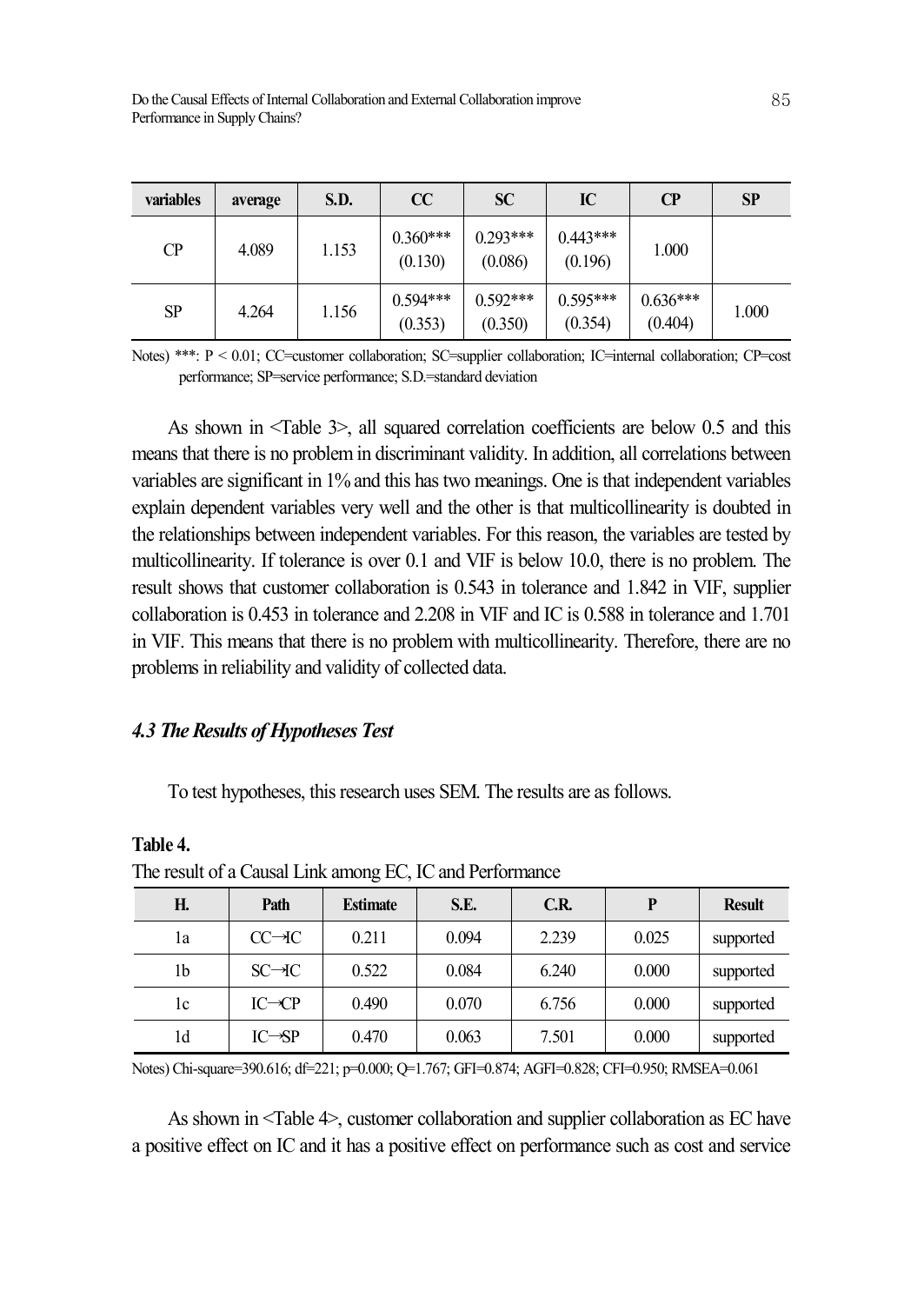(H. 1 is supported). However, goodness of fit is not good; that is, p value on chi-square is supported and GFI and AGFI show below 0.9. This means that the character of the sample firms is not the same as the character of the population and, as a result, the result can be applied to the sample firms.

| <b>Result</b> | P     | C.R.   | S.E.  | <b>Estimate</b> | Path                | Η.             |  |  |  |  |
|---------------|-------|--------|-------|-----------------|---------------------|----------------|--|--|--|--|
| supported     | 0.000 | 7.282  | 0.079 | 0.576           | $IC \rightarrow CC$ | 2a             |  |  |  |  |
| supported     | 0.000 | 10.434 | 0.090 | 0.941           | $IC \rightarrow SC$ | 2 <sub>b</sub> |  |  |  |  |
| supported     | 0.000 | 4.030  | 0.079 | 0.319           | $CC \rightarrow CP$ | 2ac            |  |  |  |  |
| supported     | 0.000 | 4.670  | 0.049 | 0.228           | $CC \rightarrow SP$ | 2ad            |  |  |  |  |
| supported     | 0.027 | 2.215  | 0.056 | 0.125           | $SC = CP$           | 2bc            |  |  |  |  |
| supported     | 0.000 | 5.967  | 0.039 | 0.235           | $SC \rightarrow SP$ | 2bd            |  |  |  |  |

### **Table 5.** The Result of a Causal Link among IC, EC and Performance

Notes) Chi-square=393.967; df=214; p=0.000; Q=1.841; GFI=0.862; AGFI=0.807; CFI=0.947; RMSEA=0.064

As shown in <Table 5>, IC has a positive effect on EC such as supplier and customer collaboration, which have a positive effect on performance such as cost and service (H. 2 supported). However, goodness of fit is also not good. P value on chi-square is supported and this means that the character of the sample firms is not equal to the character of the population. In addition, GFT and AGFI are not satisfactory in the criteria. The results of the analyses explain that IC has an influence on EC and the reverse is also possible. This is the same result with prior research.

There are two dependent variables such as cost performance and service performance. For this reason, gaps in performance among levels of SCC can be tested by MANOVA. There are two folds for the analysis: the first is to classify four clusters on the basis of SCC such as IC and EC and the second is to ascertain gaps in cost performance and service performance among the four clusters. First of all, clusters are divided on the basis of IC and EC and there are tested as to whether they are different groups from each other. Cluster analysis and ANOVA are used as analytical methods. The result shows that IC has four clusters such as cluster 1 (n=62, 4.493), cluster 2 (n=52, 2.400), cluster 3 (n=41, 5.629) and cluster 4 (n=53, 3.766) which is 211.030 ( $p < 0.000$ ) in F value as a result of AVONA and EC has also four clusters such as cluster  $1$  (3.430), cluster  $2$  (2.792), cluster  $3$  (5.659) and cluster 4 (4.614) which is 188.676 ( $p < 0.000$ ) in F value as a result of ANOVA. On the basis of these results, clusters can be classified as four different levels of SCC such as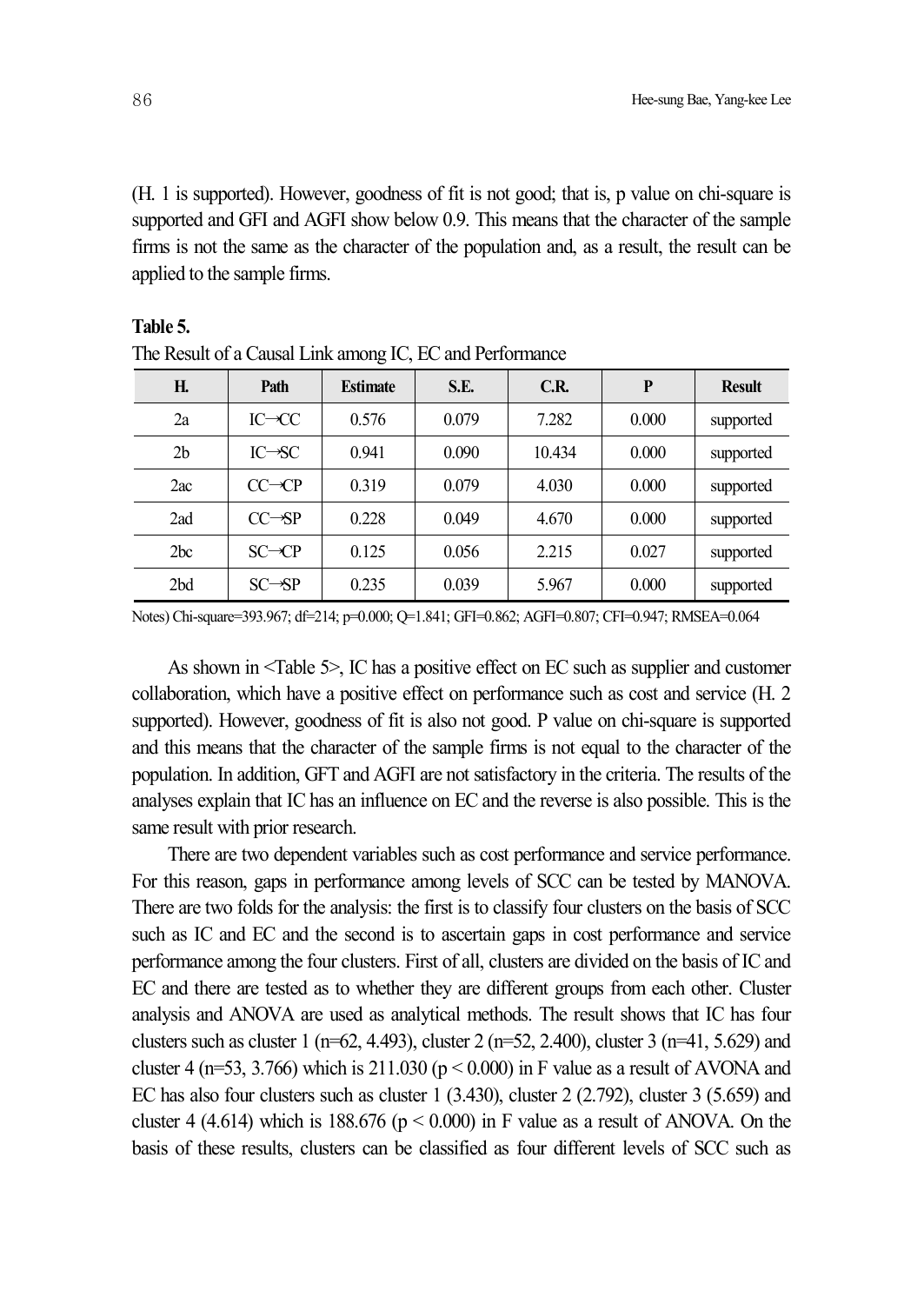independent operation in each function (Cluster 2 which has low IC and EC), IC (Cluster 1 which has high IC and low EC), EC (Cluster 4 which has high EC and low IC) and SCC (Cluster 3 which has high IC and EC).

MANOVA has preconditions before testing hypotheses such as independence among clusters, equality of error variance, a normal distribution and homoscedasticity. The first is tested by ANOVA as above, and the result shows that they are different clusters. The second is tested by a covariance of matrix among clusters and the result shows that they have equality (p=0.224). The third is tested by a multivariate test and the result shows that they have a multivariate normal distribution ( $P < 0.000$ ). The fourth is tested by Levene's test and the result shows that there are no problems in homoscedasticity among clusters (cost performance has 0.783 in p value and service performance has 0.172 in p value). Therefore, the preconditions of MANOVA are satisfactory.

|               | Tests of Detween-Subjects Effects |                            |               |                       |          |       |  |  |  |  |
|---------------|-----------------------------------|----------------------------|---------------|-----------------------|----------|-------|--|--|--|--|
| <b>Source</b> | <b>Dependent</b><br>variables     | Type III sum<br>of squares | df            | <b>Mean</b><br>square | $\bf{F}$ | p     |  |  |  |  |
| Corrected     | cost                              | 52.938a                    | 3             | 17.646                | 16.198   | 0.000 |  |  |  |  |
| model         | service                           | 107.846b                   | 3             | 35.949                | 43.394   | 0.000 |  |  |  |  |
|               | cost                              | 3454.505                   |               | 3454.505              | 3170.994 | 0.000 |  |  |  |  |
| Intercept     | service                           | 3811.241                   |               | 3811.241              | 4600.648 | 0.000 |  |  |  |  |
| Levels of     | cost                              | 52.938                     | $\mathcal{E}$ | 17.646                | 16.198   | 0.000 |  |  |  |  |
| <b>SCC</b>    | service                           | 107.846                    | 3             | 35.949                | 43.394   | 0.000 |  |  |  |  |
|               | cost                              | 222.239                    | 204           | 1.089                 |          |       |  |  |  |  |
| Error         | service                           | 168.996                    | 204           | 0.828                 |          |       |  |  |  |  |
|               | cost                              | 3753.640                   | 208           |                       |          |       |  |  |  |  |
| Total         | service                           | 4057.680                   | 208           |                       |          |       |  |  |  |  |
| Corrected     | cost                              | 275.177                    | 207           |                       |          |       |  |  |  |  |
| total         | service                           | 276.842                    | 207           |                       |          |       |  |  |  |  |

#### **Table 6.**

Tests of Between-Subjects Effects

Notes) a: R2 = 0.192 (adj R2 = 0.180), b: R2 = 0.390 (adj R2 = 0.381)

The result of testing MANOVA shows gaps in cost performance and service performance among levels of SCC (H. 3 and H. 4 supported). As shown in <Table 6>, the result shows that cost performance is 16.198 in F value ( $p < 0.000$ ) and service performance is 43.394 in F value ( $p < 0.000$ ). Compared on the basis of R square, service performance is much higher than cost performance. This means that a gap in service performance among levels of SCC is much clearer than a gap in cost performance among levels of SCC. Next is the result of post hoc analysis.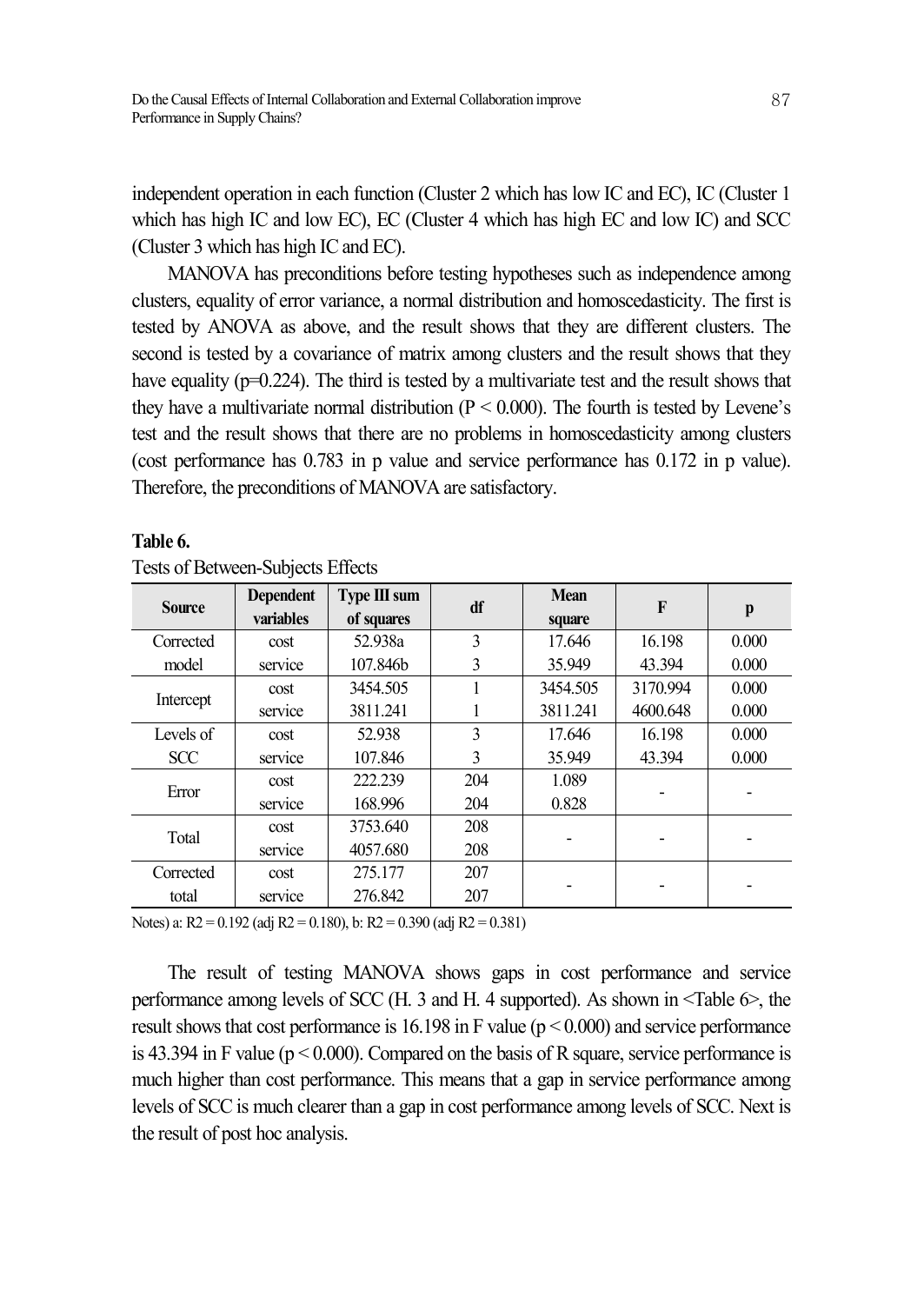|                |         | _     |       |       |                  |
|----------------|---------|-------|-------|-------|------------------|
| <b>Cluster</b> | N       |       |       | J     | <b>ANOVA</b> (F) |
| 2              | 52      | 3.323 |       |       |                  |
| 4              | 53      |       | 4.113 |       | 16.198           |
|                | 62      |       | 4.239 | 4.239 | (p < 0.000)      |
|                | 41      |       |       | 4.805 |                  |
|                | p value | 1.000 | 0.947 | 0.061 |                  |

**Table 7.**

Cost Performance Improvement among Different Levels of SCC(Scheffe Test)

As shown in <Table 7>, H. 3 is supported because the result of ANOVA is supported  $(F = 16.198)$ . The result of ANOVA shows independence among clusters. If an alternative hypothesis is supported ( $p < 0.05$ ), they are regarded as different clusters. As shown in <Table 7>, there are three groups. The first group has Cluster 2 (independent operation). It is 3.323 in cost performance, which has the lowest cost performance. The second group includes Cluster 4 (EC) and Cluster 1 (IC). The former is 4.113 and the latter is 4.239 in cost performance. On the other hand, Cluster 1 is also classified in the third group which has Cluster 3 (SCC). Cluster 3 is 4.805 in cost performance, which is the highest. Cluster 1 is included in the same group with Cluster 3 but Cluster 1 has the closer relationship with Cluster 4 because p value of the second group (0.947) is higher than the one of the third group (0.061). In addition, the result of ANOVA shows that clusters are independent each other ( $F = 16.198$ ). As a result, H. 3 is supported. In addition, p values of all groups are not supported ( $p > 0.05$ ) and this means that clusters in each group are not independent.

Table 8. Service Performance Improvement among Different Levels of SCC (Scheffe Test)

| <b>Cluster</b> |    |       |       |       | <b>ANOVA</b> (F) |
|----------------|----|-------|-------|-------|------------------|
|                | 52 | 3.273 |       |       |                  |
|                | 62 |       | 4.194 |       | 43.394           |
|                | 53 |       | 4.419 |       | (p < 0.000)      |
|                | 41 |       |       | 5.424 |                  |
| p value        |    | 1.000 | 0.669 | 1.000 | -                |

As shown in <Table 8>, H. 4 is supported because the result of ANOVA is supported  $(F = 43.394)$ . There are three groups. The first group has Cluster 2 (independent operation) and it is 3.273 in service performance, which is the lowest. The second group has Cluster 1 (IC) and Cluster 4 (EC). The former is 4.194 and the latter is 4.419 in service performance.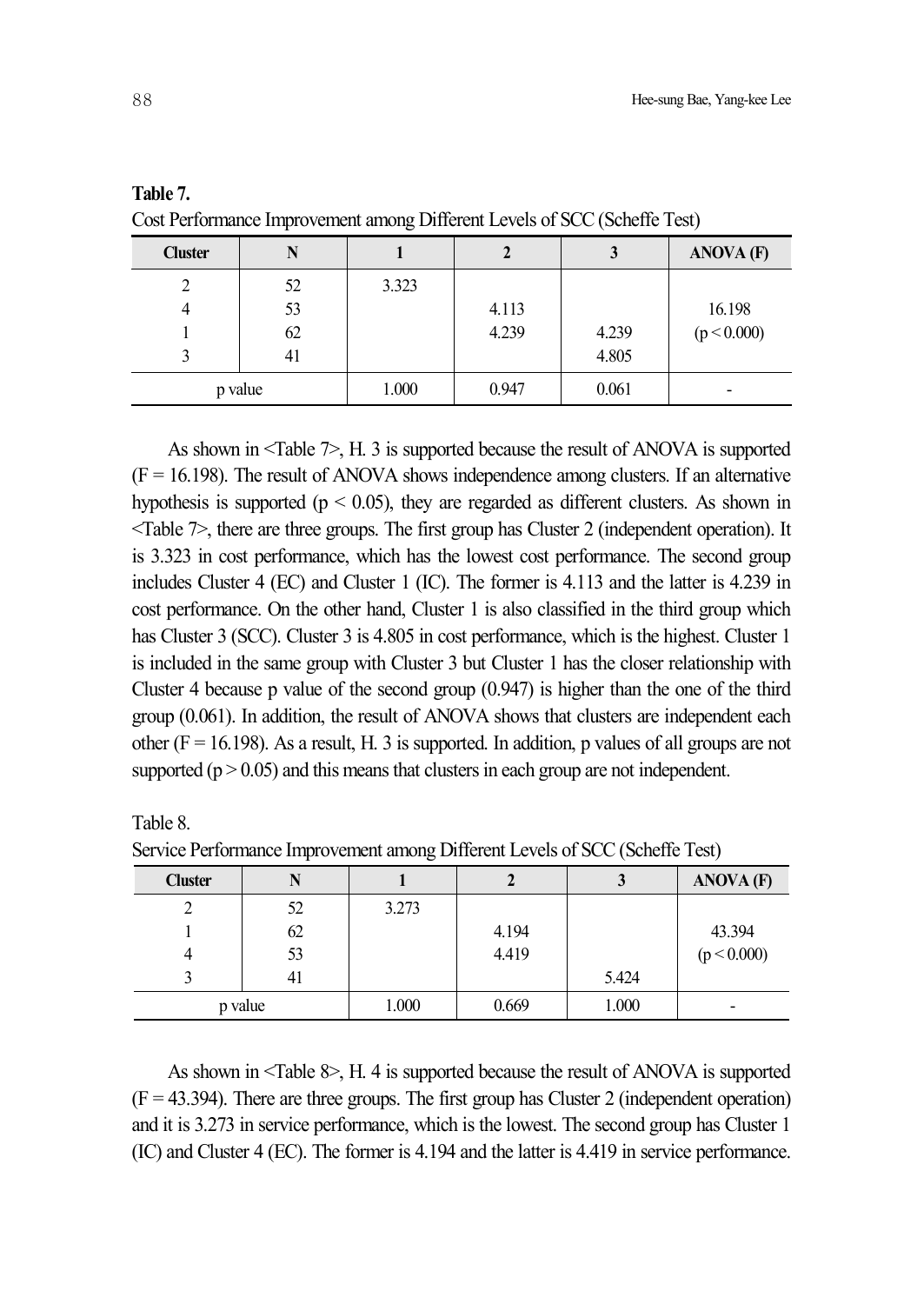Cluster 3 (SCC) is 5.424 in service performance which is the highest. In addition, the result of ANOVA shows that clusters are independent from each other. Similarly, as shown in p values of the three groups, the first group includes Cluster 2 ( $p = 1.000$ ), the second group includes Cluster 4 and Cluster 1 ( $p = 0.669$ ) and the third group includes Cluster 3 ( $p =$ 1.000). This explains that clusters in the second group are not independent from each other.

### *4.4 Discussion*

The results can be explained as follows. First, EC and IC have positive effects on each other, which have a positive effect on performance. This means that the efficiency of internal processes is the cause of promoting connection with external processes but, on the other hand, information generated from exterior is the basis of variance of internal processes. This viewpoint can be explained by contingency theory and information processing theory. From the viewpoint of contingency theory, suppliers and customers are treated with environmental factors (Flynn et al., 2010). Firms acquire information through interaction with suppliers and customers as external environment and they build efficient internal processes following the information. In this regard, the role of managers is to mediate the relationship between external information and internal processes. From the viewpoint of information processing theory, managers learn external information and, consequently, external information is disseminated in internal processes. The organizational behavior is the basis of constructing efficient internal processes and efficient internal processes constructed by this method are also the basis of better connecting suppliers and customers. For this reason, IC is the basis of EC (Branuscheidel and Suresh, 2009; Chen et al., 2009; Gimenez, 2006; Schoenherr and Swink, 2012) and EC is also the basis of IC (Bae, 2012; Gimenez and Ventura, 2008; Salvador et al., 2001; Stank et al., 2001). As a result, firms can enjoy high cost saving and service improvement. This perspective is a perspective of a flow of SCC, which is different from the strategic choice perspective. In this regard, the strategic choice perspective on SCC reflects that firms can choose IC, EC or SCC and, as a result, enjoy performance improvement.

Second, the perspective of this research is different with the perspective of prior research concerned with a flow of SCC (Stevens, 1989). Prior research insisted that SCC starts from inter-functional collaboration and developed to EC by way of IC (Chow et al., 1995; Daugherty et al., 1996; Narasimhan and Kim, 2001). However, the perspective of this research is that firms can choose their strategy in different levels of SCC and this is a similar perspective with Flynn et al. (2010), Frohlich and Westbrook (2001), Gimenez (2006), Schoenherr and Swink (2012), Stock et al. (2000) and Thun (2010). On the basis of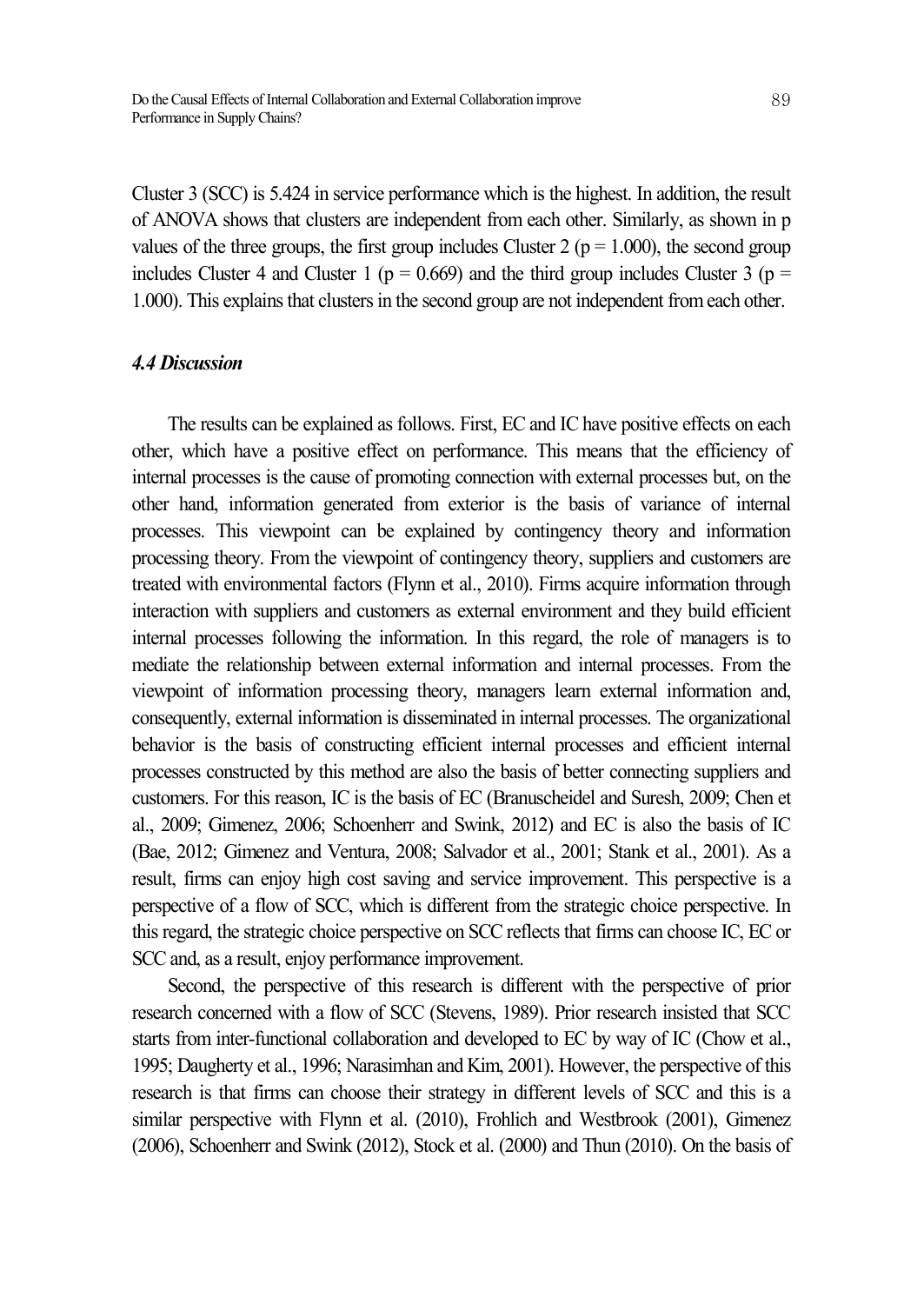strategic choice theory, firms can choose a strategy on the basis of their recognition of environment. Firms which recognize high environmental uncertainty choose an external-oriented strategy like EC for acquiring information and finding opportunities in external environment and this is the basis of performance improvement. On the other hand, firms which recognize environmental stability focus on internal processes like IC because they cannot find opportunities in external environment and this is the basis of efficiency improvement (Bae, 2011).

Third, this research verifies both the viewpoint of the directions of SCC and the strategic choice viewpoint of SCC to better understand SCC. The results show that both of them are significant. This means that the two viewpoints are not antagonistic relationships but mutual coexisting relationships. In other words, the viewpoint of the directions of SCC explains that firms start from recognition of SCC, perform IC and EC and, finally, achieve SCC and this is the viewpoint of development stages of SCC. The explanation is connected with performance improvement. In addition, SCC in a strategic choice viewpoint explains methods of a corporate strategic choice to enhance performance at the present time. Both of them approach SCC from different viewpoints but they explain the methods for performance improvement after all. Therefore, the two viewpoints can coexist.

Fourth, the improvement of service performance among different levels of SCC is more definite than the improvement of cost performance. There are three reasons. One is R-square of the result of MANOVA as shown in  $\leq$  Table  $6$ . R-square of service performance shows 0.390 (0.381 in adj R-square), whereas the one of cost performance represents 0.192 (0.180 in adj R-square). Another is performance improvement among different levels of SCC. The improvement of cost performance is divided into three groups but cluster 1 is included in both the second group and third group, whereas the improvement of service performance, which is also divided into three groups but they are definitely classified. In addition, the highest coefficient of service performance (5.424) is larger than the one of cost performance (4.805). The third is concerned with F value in the results of performance improvement among different levels of SCC as shown in <Table 7> and <Table 8>. Service performance is 43.394 and cost performance is 16.198 as F value. This means that the improvement of service performance is much clearer than the improvement of cost performance. Therefore, firms can achieve more definite results in service performance when they perform SCC.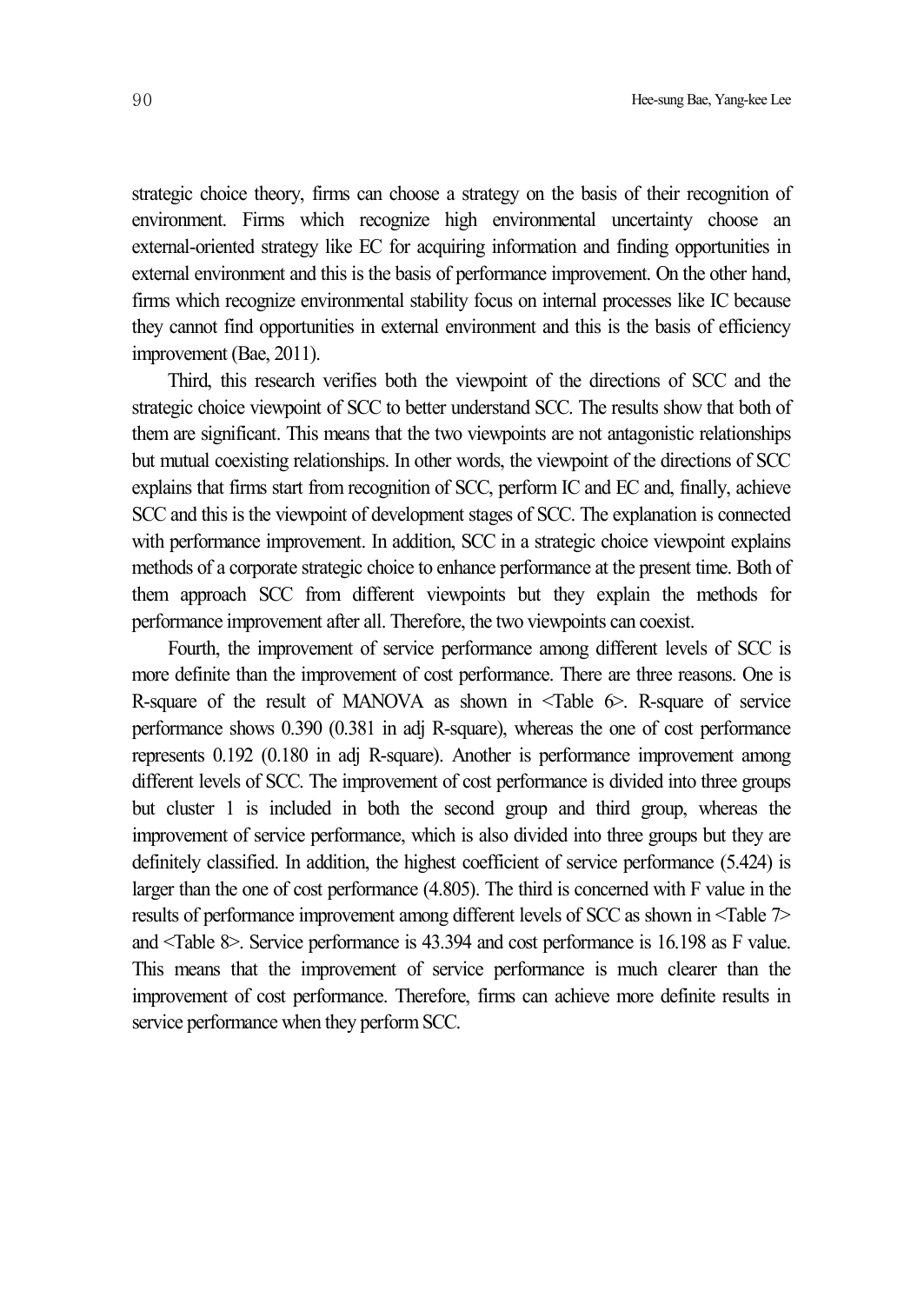# **5. Conclusion**

This research has three objectives: one is to verify the mutual effects between IC and EC, another is to prove performance improvement among different levels of SCC, and the third is to analyze gaps between the two viewpoints. To achieve the objectives, Korean FDI firms in China responded to a questionnaire and collected data was analyzed. There were various analytical methods such as reliability and validity analyses, SEM, cluster analysis, ANOVA, MANOVA and post hoc analysis. Managerial implications, limitations and future research directions on the basis of the results are as follows.

The results have managerial implications as follows. First, managers need to recognize the mutual effect between IC and EC. This means that SCC is achieved by construction of collaborative mind and behavior, followed by high performance (Min et al., 2005). For this reason, managers need to find their position in levels of SCC and if they are in IC or EC, they do not focus on just one but focus on both of them. This means that they should make an effort to achieve SCC. The effort is connected with high performance. Second, managers can grasp their level of present SCC on the basis of the above classification and ascertain improving methods of real performance. For instance, if firms are included in the level of an independent operation, they can increase cost performance and service performance through enhancing IC or EC. In addition, firms which are included in the level of IC or EC can enjoy high cost performance and service performance when they move on the level of SCC. The most important aspect of the levels of SCC is to find a weak point of their level of present SCC. If firms are included in the level of IC, managers should focus on EC and they move on a level of SCC, followed by high performance. Similarly, if firms are included in the level of EC, managers should focus on IC and they move on the level of SCC, followed by high performance. In addition, if firms are included in the level of an independent operation, managers can make strategies to ascertain the present external environment and internal resources of firms, to perform IC or EC to accord with their contexts and to achieve SCC from the long-term viewpoint. To achieve this, managers should generate recognition of staff on SCM and support the activity that innovation (like SCC) takes root in internal firms through absorptive capabilities such as business process reengineering (BPR) and learning. Therefore, the confirmation of firms to a level of SCC at present is the basis of strategic choice of firms for performance improvement.

This research has limitations as follows. First, the data used in this research was collected from Korean FDI firms in China. This is one of the advantages of this research because of verifying a strategic viewpoint of SCM concerned with FDI firms, whereas the survey was performed in 2006 which is a disadvantage. This means that it is possible for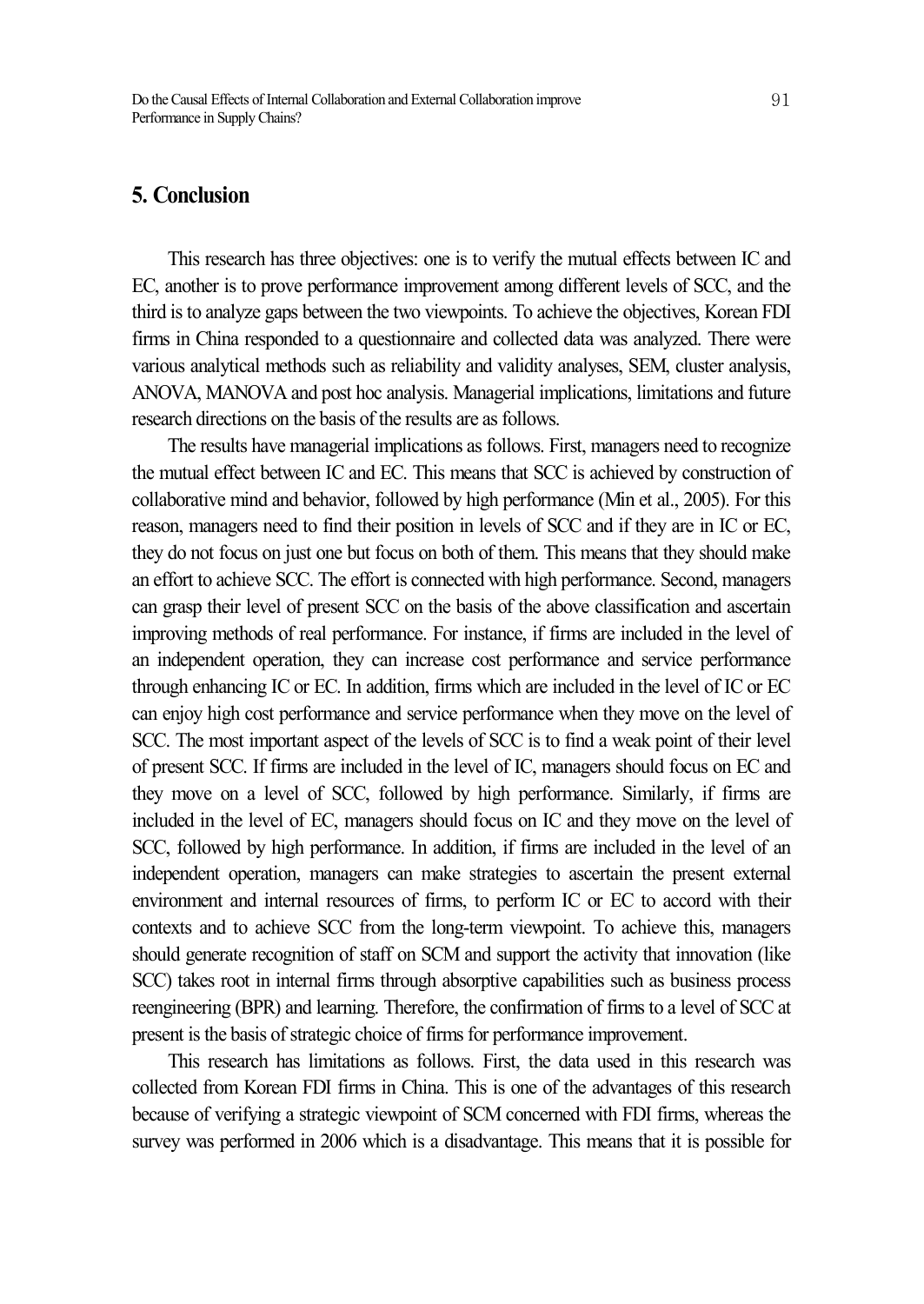there to be changes of the character caused by environmental variances in the Chinese market. Second, this research analyzed the effect of IC and EC on performance from the viewpoint of fit as mediation of Venkatraman (1989). However, the two variables can also be analyzed from the viewpoint of fit as moderation of Venkatraman (1989). This means that the two variables have an interactive effect or synergy effect (Boon-itt and Wong, 2011b; Droge et al., 2004; Flynn et al., 2010) and an indirect effect (Droge et al., 2004; Gimenez, 2006; Stank et al., 2001) as well as an independent effect (Schoenherr and Swink, 2012; Stank et al., 2001) on performance. This may be treated with future research directions.

# **Acknowledgement**

This study was financially supported by the <sup>[2014 Post-Doc. Development Progra]</sup> m』of Pusan National University.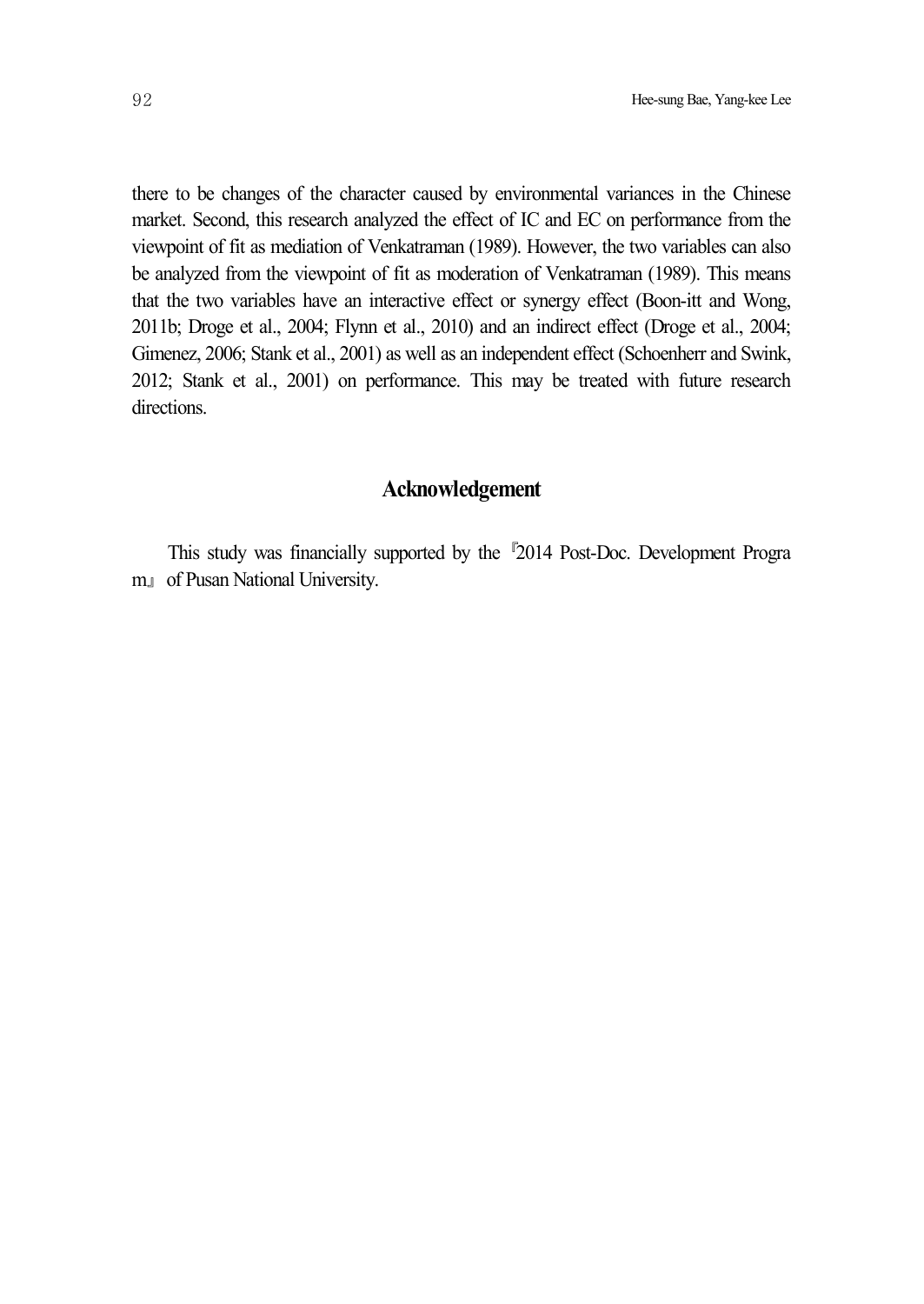### **References**

- Bae, H.S.2011.The Relationships between Environment, Integration and Performance in Supply Chain Contexts. *The Asian Journal of Shipping and Logistics.* 27(1): 61-90.
- Bae, H.S. 2012, "An Analysis of Gaps in Performance among Development Stages of Integration in SCM", *Journal of International Logistics and Trade*, 10(3): pp. 85-104.
- Bae, H.S. 2012, "The Influencing Factors of Logistics Integration and Customer Service Performance for Value Creation of Port Logistics Firms", *The Asian Journal of Shipping and Logistics,* 28(3), 343-366.
- Bae, H.S. 2012, "The Interactive Effect of Supply Chain Integration on Performance of International Freight Forwarders", *Journal of International Logistics and Trade*, 12(2): pp. 97-119.
- Bae, H.S. 2014, Investigating the Effect of Environmental Uncertainty on Supply Chain Collaboration and Operational Performance, Ph.D. Dissertation, University of Hull, the UK.
- Bagchi, P.K., B.C. Ha, T. Skjoett-Larsen and L.B. Soerensen. 2005. Supply Chain Integration: a European Survey. *The International Journal of Logistics Management*. 16(2): 275-294.
- Barney, J. 1991. Firm Resources and Sustained Competitive Advantage. *Journal of Management*. 17(1): 99-120.
- Boon-itt, S. and C.Y. Wong. 2011a.The Moderating Effects of Technological and Demand Uncertainties on the Relationship between Supply Chain Integration and Customer Delivery Performance. I*nternational Journal of Physical Distribution and Logistics Management*. 41(3): 253-276.
- Boon-itt, S. and C.Y. Wong. 2011b.The Interactions between Internal and External Integration and Their Combined Effects on Operational Performance. POMS 22<sup>nd</sup> Conference Reno, USA, Paper No. 020-0296.1-20.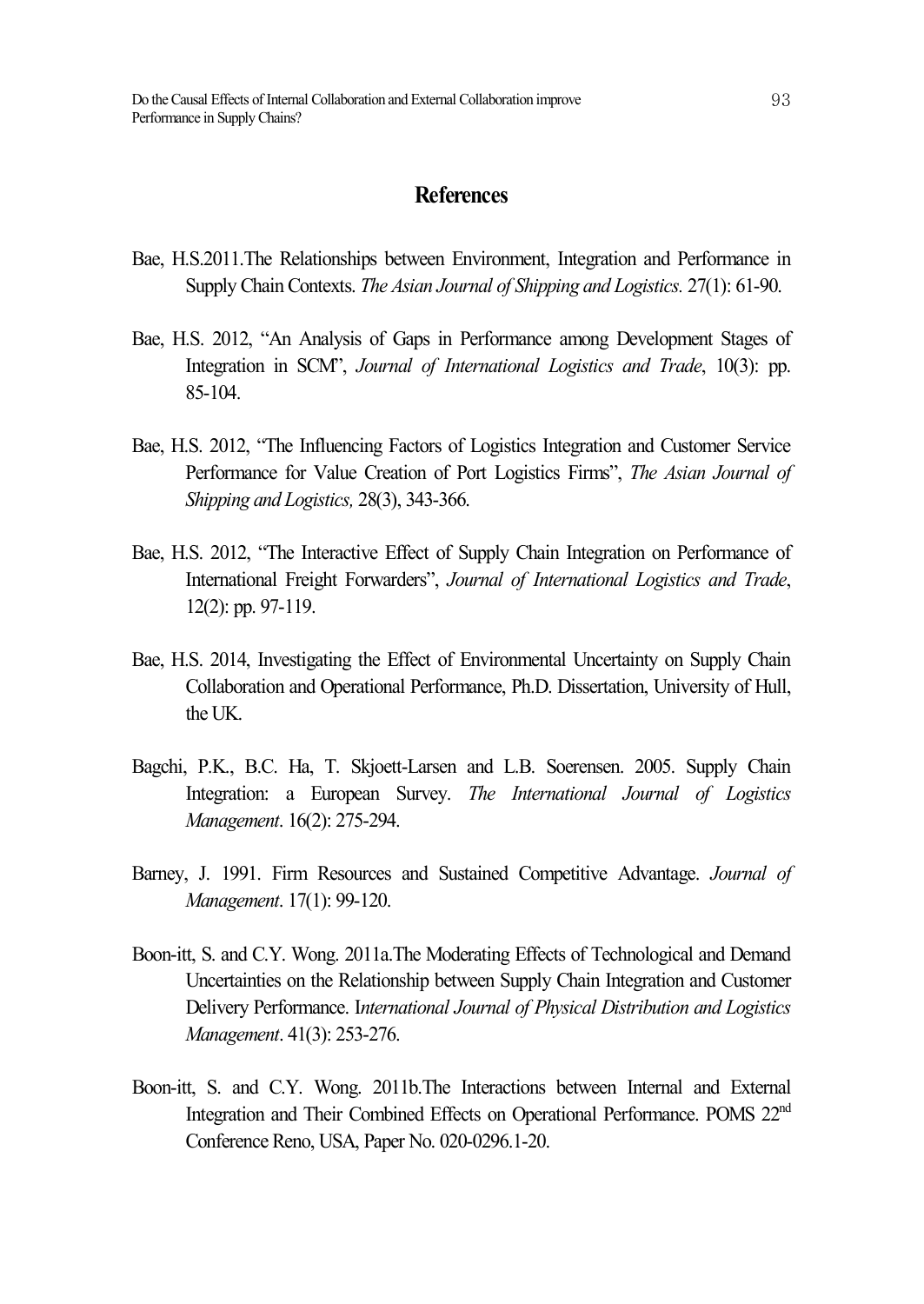- Braunscheidel, M.J. and N.C. Suresh. 2009. The Organizational Antecedents of a Firm's Supply Chain Agility for Risk Mitigation and Response. *Journal of Operations Management*. 27(2): 119-140.
- Brewer, P.C. and T.W. Speh.2000. Using the Balanced Scorecard to Measure Supply Chain Performance. *Journal of Business Logistics*. 21(1): 75-943.
- Buckley, P. and M. Casson.1976.The Future of the Multinational Enterprise. London, Macmillan.
- Chen, H., P.J. Daugherty and A.S. Roath. 2009. Defining and Operationalizing Supply Chain ProcessIntegration. *Journal of Business Logistics*. 30(1): 63-84.
- Chow, G., T.D. Heaver and L.E. Henriksson. 1995. Strategy, Structure and Performance: A Framework for Logistics Research. *Logistics and Transportation Review*. 31(4): 285-308.
- Danese, P. and P. Romano. 2011. Supply Chain Integration and Efficiency Performance: A Study on the Interactions between Customer and Supplier Integration. *Supply Chain Management: An International Journal*. 16(4): 220-230.
- Daugherty, P.J., H. Chen, D.D. Mattioda and S.J. Grawe. 2009. Marketing/Logistics Relationships: Influence on Capabilities and Performance. *Journal of Business Logistic*s. 30(1): 1-18.
- Daugherty, P.J., A.E. Ellinger, and C.M. Gustin. 1996. Integrated Logistics: Achieving Logistics Performance Improvements. *Supply Chain Management: an International Journal*. 1(3): 25-33.
- Droge, C., J. Jayaram and S.K. Vickery. 2004. The Effects of Internal versus External Integration Practices on Time-based Performance and Overall Firm Performance. *Journal of Operations Management*. 22: 557-573.
- Ellinger, A.E., P.J. Daugherty and S.B. Keller. 2000. The Relationship between Marketing/Logistics Interdepartment Integration and Performance in U.S. Manufacturing Firms: An Empirical Study. *Journal of Business Logistics*. 21(1): 1-22.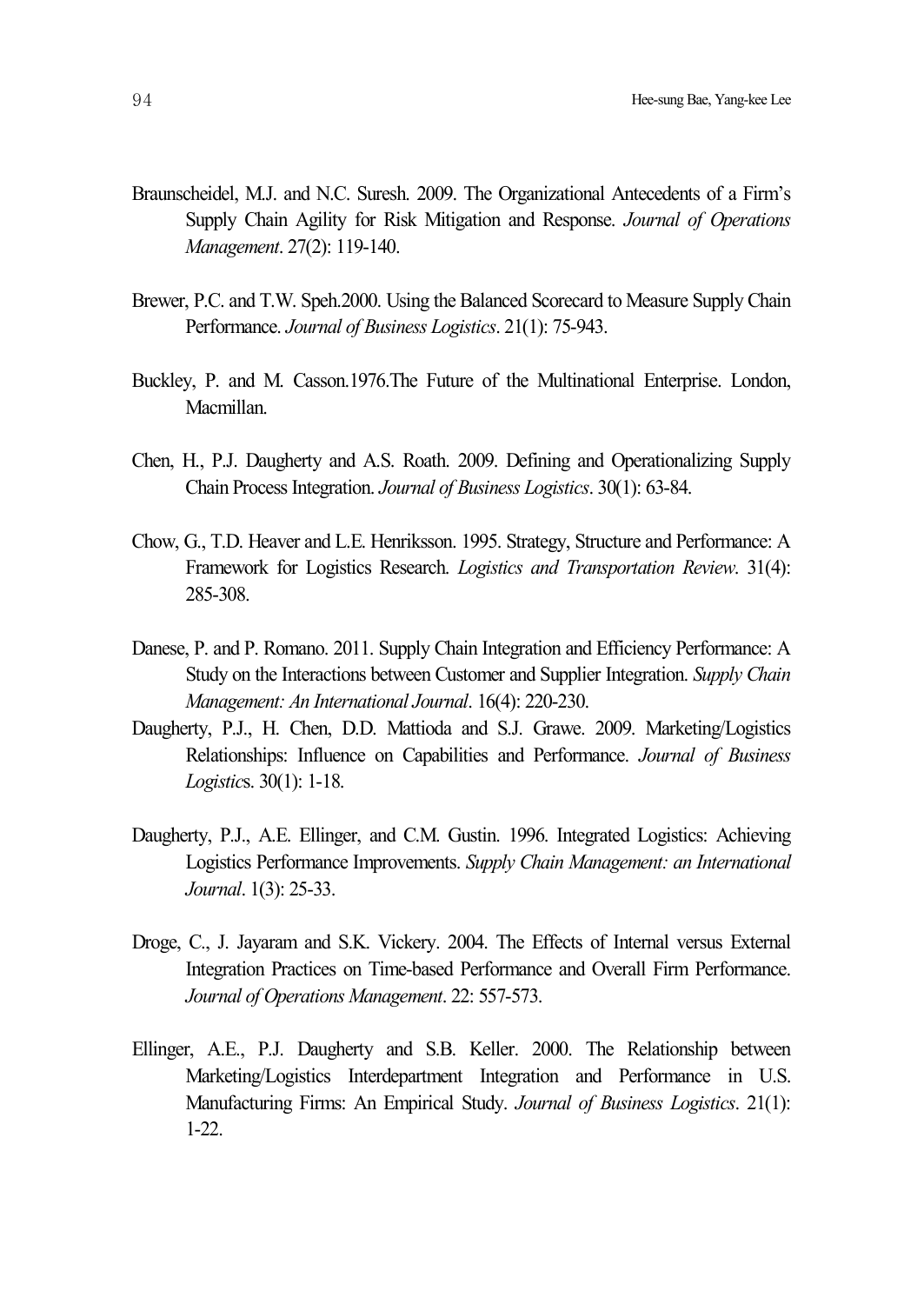- Flynn, B.B., B. Huo and X. Zhao. 2010. The Impact of Supply Chain Integration on Performance: A Contingency and Configuration Approach. *Journal of Operations Management.* 28: 58-71.
- Frohlich, M.T. and R. Westbrook. 2001. Arcs of Integration: An International Study of Supply Chain Strategies. *Journal of Operations Management*. 19: 185-200.
- Germain, R. and K.N.S. Iyer. 2006. The Interaction of Internal and Downstream Integration and Its Association with Performance. *Journal of Business Logistics*. 27(2): 29-51.
- Gimenez, C. and E. Ventura. 2005. Logistics-Production, Logistics-Marketing and External integration: Their Impact on Performance. *International Journal of Operations and Production Management*. 25(1): 231-249.
- Gimenez, C. 2006.Logistics Integration Processes in the Food Industry. *International Journal of Physical Distribution and Logistics Management*. 36(3): 231-249.
- Hennart, J. 1982.A Theory of Multinational Enterprise. Ann Arbor. University of Michigan **Press**.
- Iyer, K.N.S. 2011. Demand Chain Collaboration and Operational Performance: Role of IT analytic Capability and Environmental Uncertainty. *Journal of Business and Industry Marketing.* 26(2): 81-91.
- Kahn K.B. and J.T. Mentzer. 1998. Marketing's Integration with other Departments. *Journal of Business Research.* 42: 53-62.
- Kannan, V.R. and K.C. Tan. 2010. Supply Chain Integration Cluster Analysis of the Impact of Span of Integration. *Supply Chain Management: An International Journal*. 15(3): 207-215.
- Kim, S.W. 2006. The Effect of Supply Chain Integration on the Alignment between Corporate Competitive Capability and Supply chain Operational Capability. *International Journal of Operations and Production Management.* 26(10): 1084-1107.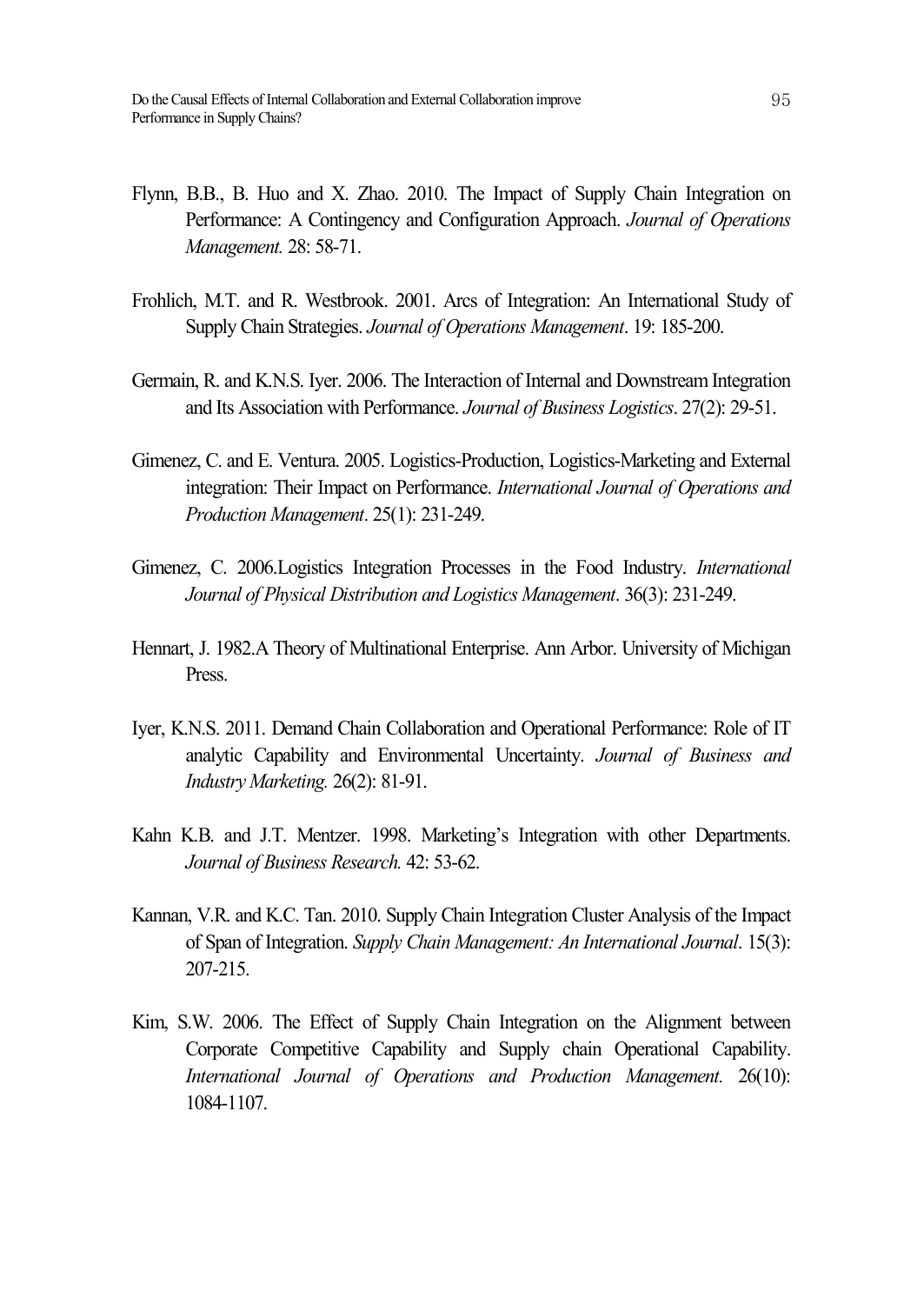Kohli, A.K. and B.J. Jaworski. 1990. Market Orientation: The Construct, Research Propositions, and Managerial Implications. *International Journal of Physical Distribution and Logistics Management.* 30(10): 847-868.

Korea Export and Import Bank (2011), internal statistics data.

- Min, S., A.S.Roath, P.J.Daugherty,S.E.Genchev, H.Chen, D.Arndt, and R.G. Richey. 2005. Supply chain collaboration: what's happening? *The International Journal of Logistics Management*. 16(2): 237-256.
- Mollenkopf, D., A. Gibson and L. Ozanne. 2000. The Integration of Marketing and Logistics Functions: An Empirical Examination of New Zealand Firms. *Journal of Business Logistics.* 21(2): 89-112.
- Morash, E.A. and S.R. Clinton. 1998. Supply Chain Integration: Customer Value through Collaborative Closeness versus Operational Excellence. *Journal of Marketing Theory and Practice*. 6(4): 104-120.
- Narasimhan, R. and S.W. Kim. 2001. Information System Utilization Strategy for Supply Chain Integration. *Journal of Business Logistics*. 22(2): 51-75.
- Narasimhan, R. and S.W. Kim. 2002. Effect of Supply Chain Integration on the Relationship between Diversification and Performance: Evidence from Japanese and Korean Firms. *Journal of Operations Management*. 20: 303-323.
- Nunnally, J.1978.Psychometric Theory, New York: McGrow-Hill.
- Rugman, A.M. 1981. Inside the Multinationals, Croom Helm.
- Saeed, K.A., M.K. Malhotra and V. Grover. 2011. Interorganizational System Characteristics and Supply Chain Integration: An Empirical Assessment. *Decision Sciences*. 42(1): 7-41.
- Salvador, F., C. Forza, M. Rungtusantham and T.Y. Choi. 2001. Supply Chain Interactions and Time-Related Performances. *International Journal of Operations and Production Management.* 21(4): 461-475.